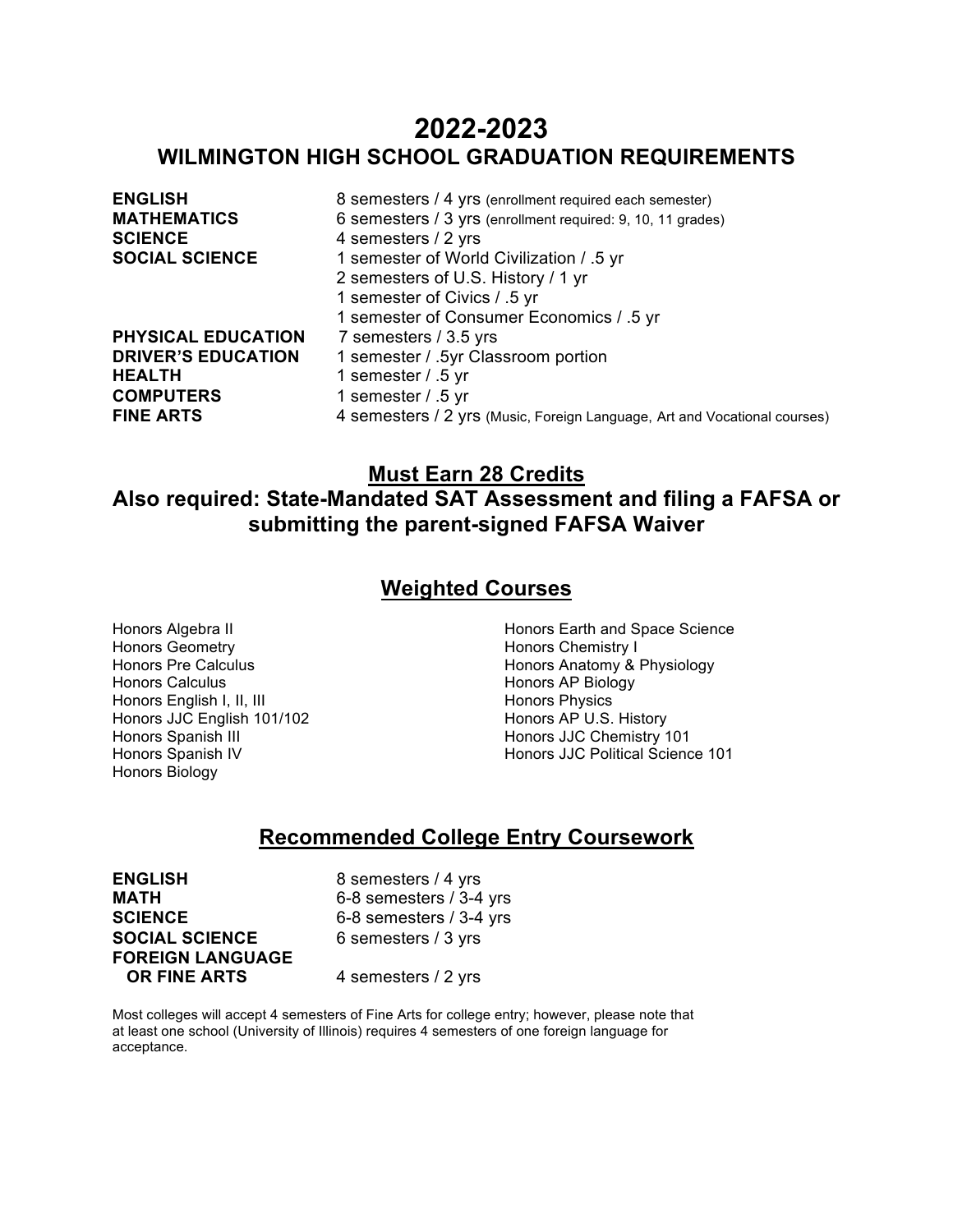# **WILMINGTON HIGH SCHOOL FOUR-YEAR EDUCATIONAL PLAN**

Student Name\_\_\_\_\_\_\_\_\_\_\_\_\_\_\_\_\_\_\_\_\_\_\_\_\_\_\_\_\_\_\_\_\_\_\_\_\_\_\_\_\_\_\_\_\_\_\_\_\_\_\_\_\_\_\_\_\_\_\_\_\_\_\_\_\_\_\_\_ Career Goal

This page is provided as a guide for your educational planning. Please fill in your four-year plan on the lines for each year.

# **FRESHMAN JUNIOR**

| English (1)________________________________ | English (1) <b>English</b> (1)        |
|---------------------------------------------|---------------------------------------|
|                                             |                                       |
|                                             |                                       |
| World Civilization I or II (.5) ___________ |                                       |
|                                             | Physical Education (1) ______________ |
| Freshman Physical Ed (1) ___ _________      |                                       |
| Elective _________________________________  | Elective______________________        |
|                                             | Elective________________________      |
| Elective ________________________________   |                                       |
| Elective______________________              | Elective___________                   |
| Elective                                    | Elective                              |
| Total Credits (8): _________                | Total Credits (8): _______            |
|                                             |                                       |

# **SOPHOMORE SENIOR**

|                                         | Consumer Economics (.5)                              |  |
|-----------------------------------------|------------------------------------------------------|--|
| Physical Education (1) [20]             | Physical Education (.5) [19] Physical Education (.5) |  |
|                                         | Elective______________________                       |  |
| Elective_______________________________ | Elective_______________________                      |  |
| Elective____________________            | Elective <sub>1</sub>                                |  |
| Elective______________________________  | Elective_____________________                        |  |
| Elective <b>Example</b>                 | Elective _______                                     |  |
| Elective                                | Elective                                             |  |
| Total Credits (8):                      | Total Credits (8):                                   |  |

# **Career Resources**

www.onetonline.org www.stemjobs.com www.bls.gov under publications click on Occupational Outlook Handbook

**College-bound students** should plan to take 4 years of English, 3-4 years of math and science, 3 years of social studies, and 2 years of foreign language to be prepared to apply to the college of their choice after high school.

| English (1)_________________________           | English $(1)$                       |
|------------------------------------------------|-------------------------------------|
| Math (1)_______________________________        |                                     |
| Science (1)__________________________          |                                     |
| World Civilization I or II (.5) [1994]         | U.S. History (1)___________________ |
| Micro Office Proj (.5)________________________ | Physical Education (1) [10]         |
| Freshman Physical Ed (1)___ _________          | Elective                            |
| Elective_______________________________        | Elective_______________             |
| Elective                                       | Elective                            |
| Elective_____________________________          | Elective_______________             |
| Elective _______                               | Elective                            |
| Elective                                       | Elective                            |
| Total Credits (8):                             | Total Credits (8):                  |
|                                                |                                     |

| English (1)______________________________             |                                  |
|-------------------------------------------------------|----------------------------------|
| Math (1)_________________________________             |                                  |
| Science (1)____________________________               |                                  |
| Driver Ed (.5)___________________________             |                                  |
| Health (.5)______________________________             | Consumer Economics (.5)          |
| Physical Education (1)_________________               | Physical Education (.5) [19]     |
| Elective___ <sub>_____</sub> ________________________ | Elective________________________ |
| Elective_____________________________                 | Elective ________________        |
| Elective_______________________________               | Elective_______________          |
| Elective                                              | Elective                         |
| Elective ___________________                          | Elective                         |
| Elective_______                                       | Elective _______                 |
| Total Credits (8): ________                           | Total Credits (8):               |
|                                                       |                                  |

**Electives** should be chosen based on your career goals. Taking a variety of electives can help determine your talents, interests, and decisions regarding your future.

**School Counselors** are available to help students make decisions regarding high school course selection, the college application process and future career options. Contact the Guidance Office at (815) 926-1738.

**NAVIANCE:** is available to all students, offering college planning tools and Career assessments.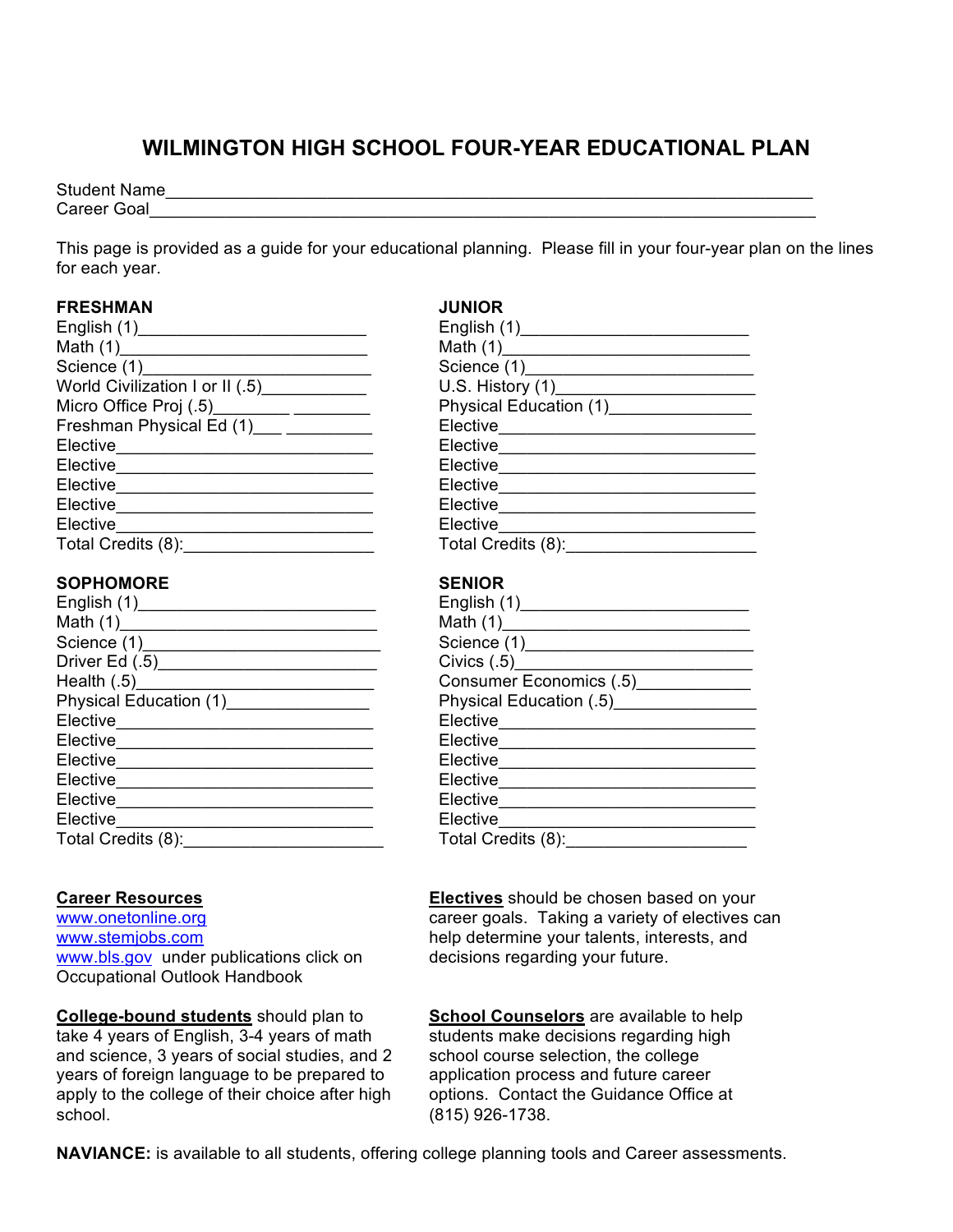# **MATHEMATICS**

# **NOTE: THERE ARE NOT ENOUGH CLASSROOM CALCULATORS FOR EACH STUDENT.**

### **ALGEBRA I**

Prerequisite: None Class Level: 9

Credit: 2 (only one credit will apply toward the math credits needed for graduation)

The goals of this course are to expose the student to algebraic structure and to train the student in computational and manipulative skills. There will be a strong emphasis on: solving linear and quadratic equations, graphing functions, factoring, applying algebraic skills and connecting skills to real-world applications. This course is double-blocked, which means it meets on A and B days.

# **ALGEBRA II**

Prerequisite: Successful completion of Algebra I and teacher recommendation Class Level: 10, 11 Credit:

Topics covered in this class are: writing and solving linear systems of equations, solving linear equations, factoring and solving quadratic equations, solving exponential equations, solving root equations, solving logarithmic equations, factoring and solving other polynomials, graphing quadratic and other polynomial equations, and writing, graphing and solving rational functions.

### **HONORS ALGEBRA II**

Prerequisite: Successful completion of Honors Geometry with a "C" or better

Class Level: 10

Credit:

This **weighted** course is the in-depth study of functions. This course will cover the following topics: piecewise functions, overview of function families (constant, linear, absolute value, quadratic), linear systems, quadratic equations and functions, polynomials and polynomial functions, radical functions and rational exponents, rational functions, and exponential and logarithmic functions. Sequences and Series will also be introduced.

# **GEOMETRY**

Prerequisite: Successful completion of Algebra I; sophomores must have a grade of at least an "A" each semester in Algebra I to enroll in Algebra II and Geometry concurrently

Class Level: 9, 10, 11 Credit: 1

This is a standard course in two and three-dimensional geometry. Some major topics covered are: segment and angle bisectors, parallel and perpendicular lines, similar and congruent triangles, polygons, right triangles and trigonometry. Circumference, area, and volume of geometric figures will also be introduced. This course is helpful for those considering further study in industrial and technical careers. It is recommended that students have a TI-30 xlls or comparable calculator.

# **HONORS GEOMETRY**

Prerequisite: Successful completion of Algebra I with a minimum of a "B" average and teacher recommendation; sophomores must have a grade of at least an "A" each semester in Algebra I to enroll in Algebra II and Geometry concurrently

Class Level: 9, 10

Credit: 1

This **weighted** course will provide an integrated study of the elements of plane, solid, and coordinate Geometry. Some major topics covered are: segment and angle bisectors, parallel and perpendicular lines, similar and congruent triangles, polygons, right triangles and trigonometry, and circles; as well, circumference, area, and volume of geometric figures will be studied. Techniques of reasoning and proof will be filtered into the topics throughout the course of the year. This course is necessary for those pursuing college studies and/or a career in a math-oriented field. It is recommended that students have a TI-30 xlls or comparable calculator.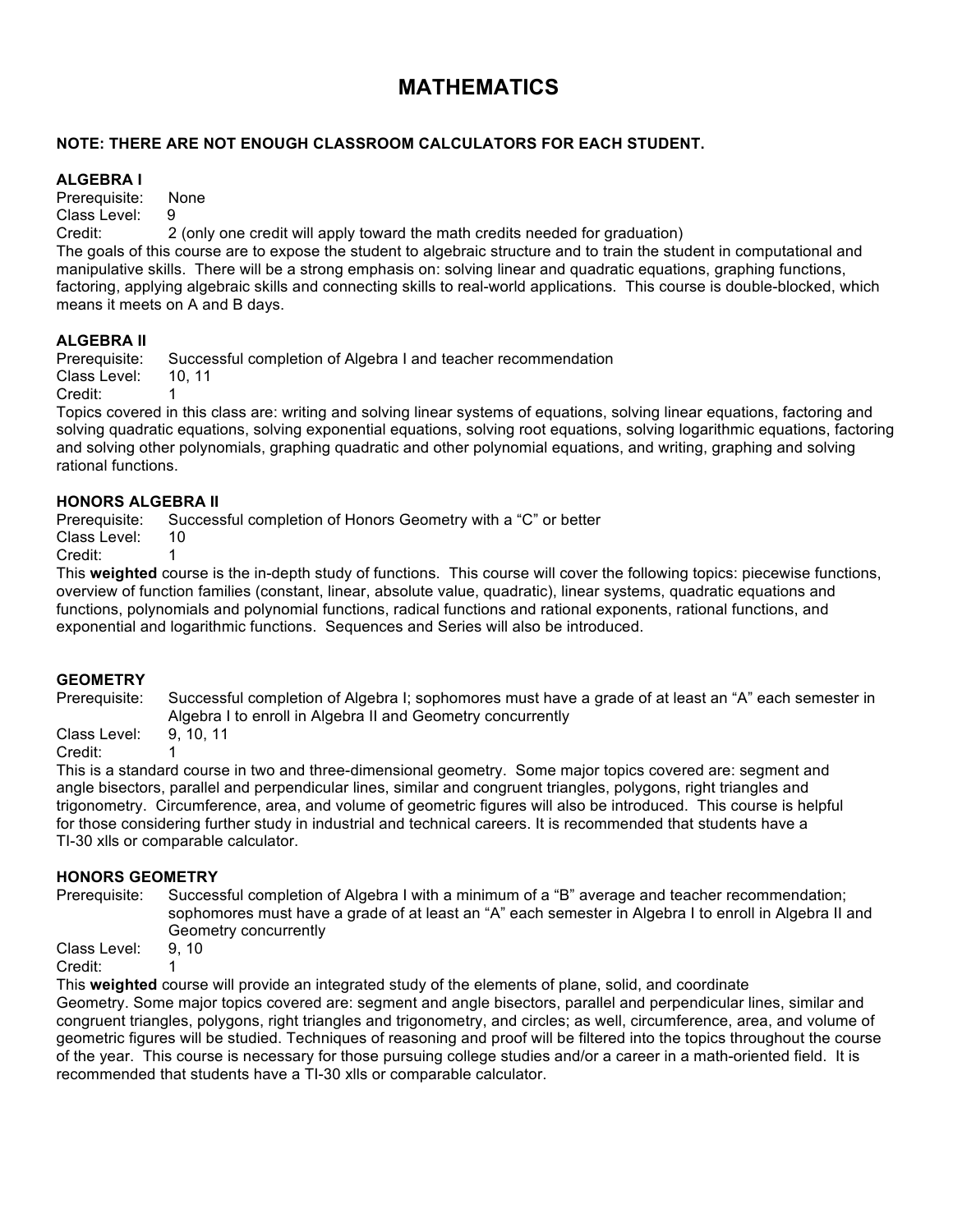### **PRECALCULUS**

Prerequisite: Successful completion of Algebra II & Geometry and teacher recommendation Class Level: 11, 12

Credit: 1

This course is designed to prepare students for college mathematics or science courses. Some major topics covered are algebraic review, polynomial functions, exponential and logarithmic functions, triangular Trigonometry, probability, analyzing functions and their graphs and matrices. The graphing calculator will play an important role in exploring and expanding mathematical concepts.

### **HONORS PRECALCULUS**

Prerequisite: Successful completion of Algebra II & Geometry with an "A" average or Honors Algebra II with a "B" average and teacher recommendation. It is recommended that the student take an honors math course before entering this class.

Class Level: 11, 12 Credit: 1

This **weighted** course is designed to prepare students for calculus and college mathematics or science courses. Some major topics covered are circular and triangular Trigonometry, polynomial and exponential functions, series, matrices, analytic trigonometry and geometry and vectors. The graphing calculator will play a role in exploring and expanding mathematical concepts.

### **HONORS CALCULUS**

Prerequisite: Successful completion of Honors Precalculus and teacher recommendation Class Level: 12

Credit: 1

This **weighted** course is designed to prepare students for future college calculus courses. It covers topics such as: algebraic and transcendental functions, limits, the derivative and its applications, integration and applications of the definite integral, and the fundamental theorem of calculus.

### **INTERMEDIATE COLLEGE ALGEBRA- MATH 098**

Prerequisite: Successful completion of 3 prior math classes Class Level: 12

Credit: 1

Topics include, but are not limited to: factoring, rational expressions, radicals, quadratics, and logarithmic and exponential functions. Students receiving a "C" or higher will place into a "credit" level course at JJC. Students must apply to JJC.

### **STATISTICS AND PROBABILITY**

Prerequisite: Successful completion of Algebra II and Geometry and teacher recommendation; Juniors must be concurrently enrolled in Precalculus.

Class Level: 11, 12

Credit: 1

Students will be introduced to the major concepts and tools for collecting, analyzing, and drawing conclusions from data. Students will also be exposed to four broad conceptual themes: 1. Exploring Data: Observing patterns and departures from patterns, 2. Planning a Study: Deciding what and how to measure, 3. Anticipating Patterns: Producing models using probability and simulation, 4. Statistical Inference: Confirming models.

# **ALGEBRA/GEOMETRY APPLICATIONS**

Prerequisite: Successful completion of Algebra I and teacher recommendation

Class Level: 12

Credit: 1

This is a project oriented course which will use basic algebraic skills in real-life applications. Students will develop higherlevel thinking skills through sequential problem solving. Projects will incorporate a variety of technology and will require students to work independently and in cooperative groups. It also incorporates applications from various other areas including: health, science, drafting, family and consumer sciences, physical education, and building trades.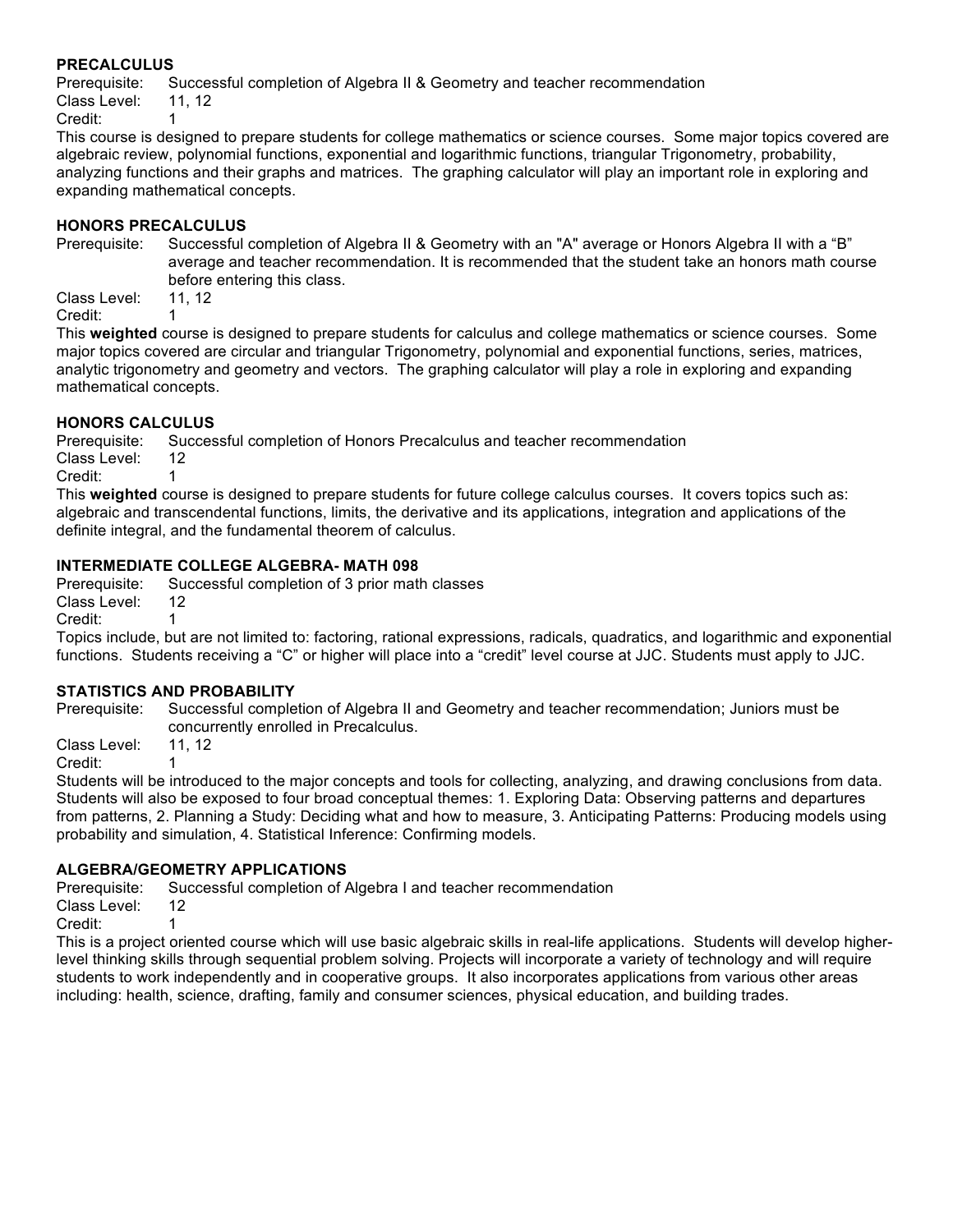# **LANGUAGE ARTS**

### **HONORS ENGLISH I**

Prerequisite: Minimum of an "A" average in 8th grade Language Arts and 8th grade teacher recommendation Class Level: 9

Credit: 1

This **weighted** course explores literary genres including short stories, novels, poetry, drama, and nonfiction. Students will briefly review active reading strategies, but this course is designed to employ these strategies immediately. Students will continue to review grammar and vocabulary on a daily basis, but an emphasis will be placed on advanced concepts. Students will refine their critical thinking and formal writing skills through a study of texts from the English I curriculum, as well as supplementary novels and plays. In addition to improving reading, speaking, listening, and research skills, this course is writing intensive, and students will be required to write on a bi-weekly basis. This class meets the Illinois computer literacy graduation requirement.

### **ENGLISH I**

Prerequisite: None Class Level: 9 Credit:

This course explores literary genres including: short stories, novels, poetry, drama and nonfiction. Through these genres, students will employ active reading strategies to help construct meaning from literary works. Students will practice grammar and vocabulary on a daily basis. An emphasis will be placed on critical thinking skills and formal writing. Daily practice will also be devoted to improving: reading, writing, speaking, listening, library and research skills that will facilitate future coursework. This class meets the Illinois computer literacy graduation requirement.

### **HONORS ENGLISH II**

Prerequisite: At least a "B" average in Honors English I with teacher recommendation or "A" average in English I with teacher recommendation

Class Level: 10

Credit:

This **weighted** course offers qualified students the opportunity to improve reading, writing, speaking, researching, and listening skills. Honors English II contains all independent reading and is very writing intensive. The reading areas will include: short stories, science-fiction, world literature, poetry, nonfiction, drama, and a Shakespearean play. Included in reading will be the analysis of literary devices, reading strategies, the in-depth interpretation of texts, and relation to modern society today. The writing process is strongly emphasized; types of writing will include: persuasive, narrative, expository, and creative writing. Students must complete a satisfactory research paper in order to pass this course. Grammar and proper writing technique are a strong focus throughout the semester. This class meets the Illinois computer literacy graduation requirement.

### **ENGLISH II**

Prerequisite: English I Class Level: 10 Credit<sup>-</sup>

This course will help students improve: reading, writing, speaking, researching, and listening skills. English II requires a variety of independent reading and writing assignments. The reading areas will include: short stories, science-fiction, world literature, nonfiction, poetry, and drama. Included in reading will be the analysis of literary devices, reading strategies, and the interpretation of texts. The writing process is strongly emphasized; types of writing will include: persuasive, narrative, creative, and expository. Students must complete a satisfactory research paper in order to pass this course. Grammar and proper writing technique are a strong focus throughout the semester. This class meets the Illinois computer literacy graduation requirement.

# **HONORS ENGLISH III**

Prerequisite: "B" average in Honors English II or "A" average in English II, with teacher recommendation Class Level: 11

Credit: 1

This **weighted** course focuses heavily on reading, writing, and thinking critically. Students will expand their knowledge of American Literature from pre-colonial through contemporary periods. Students will read a variety of materials: plays, poetry, short stories, novels, essays, sermons, etc., each representing the values and culture of various ethnic groups in America. This course will emphasize the importance of comprehension and application, as well as analyzing and thinking critically. Students will be asked to create compositions, including a literary analysis research paper. Students will also be asked to write essays in preparation for the SAT test. This class meets the Illinois computer literacy graduation requirement.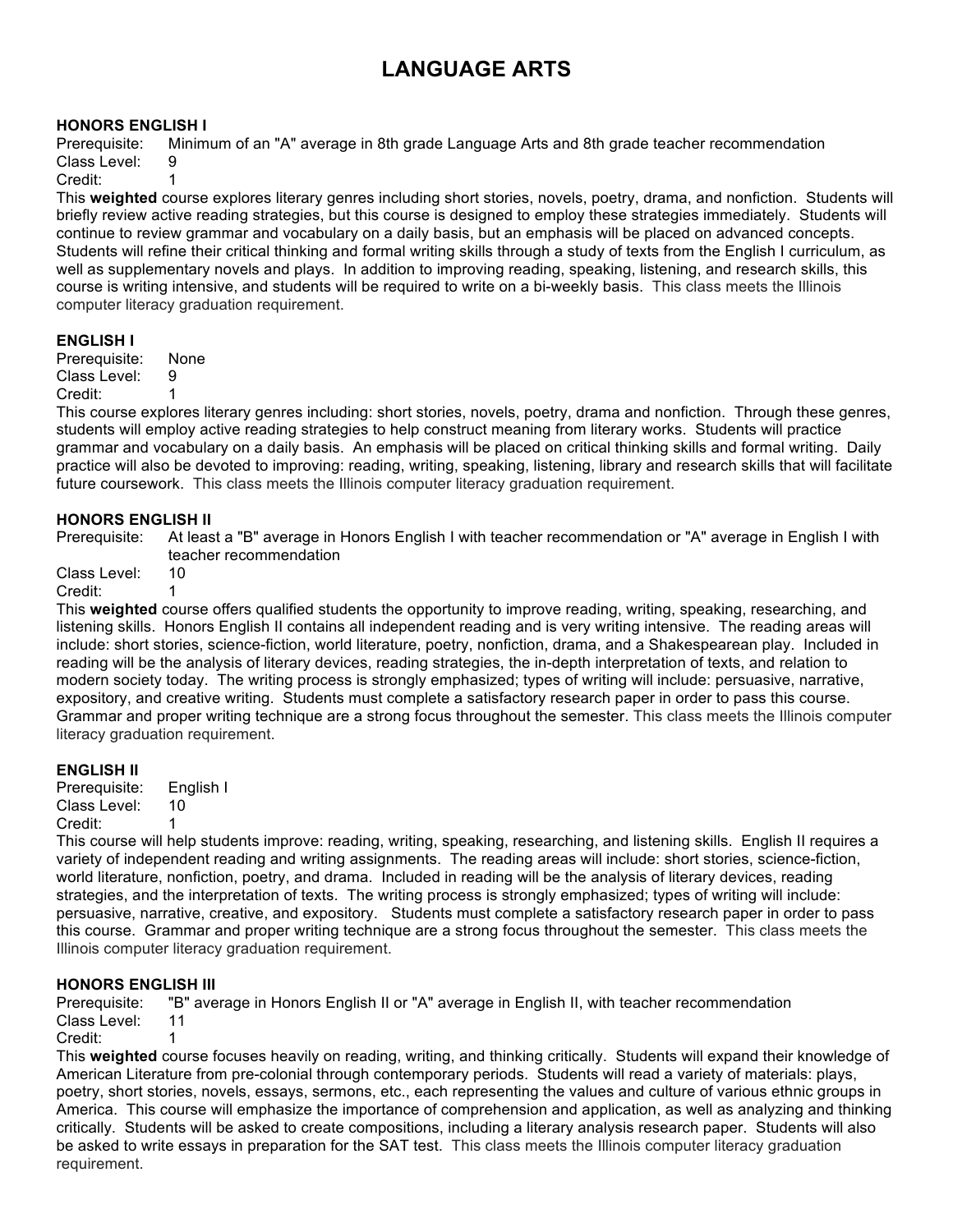### **ENGLISH III**

| Prerequisite: | English II |
|---------------|------------|
| Class Level:  | 11         |
| Credit:       | 1          |

This course expands students' understanding of American Literature from the colonial through contemporary periods. Students will read a variety of materials: plays, poetry, short stories, novels, essays, sermons, etc, each representing the values and culture of various ethnic groups in America. They will respond to that literature through written and oral expression with a focus on personal connections. Students will further develop their analytical skills through the writing of persuasive and expository essays and will also include essays in preparation for the ACT testing and Parcc Exam. The length requirement of each paper will be two to four pages. Students will also have a concentration in: vocabulary, grammar, reading skills, comprehension, application, and writing techniques. Some of the major works will include: *The Crucible, The Adventures of Huckleberry Finn, The Great Gatsby, 12 Angry Men, and The Glass Menagerie.* This class meets the Illinois computer literacy graduation requirement.

### **HONORS JJC ENGLISH 101 - RHETORIC**

Prerequisite: Must qualify with a minimum of 19 on the ACT, 480 or higher on SAT on ERW, or Accuplacer Next Generation Reading score of 246-300, Accuplacer WritePlacer score of 5-8.

Class Level: 12 Credit: .5 at WHS, 3 at JJC

Cost: \$50-Will be credited to your JJC account if you enroll at JJC full time after graduation.

This **weighted** course is designed to teach writing skills necessary for success in college. It is required for students intending to continue in a baccalaureate program. Special emphasis is placed upon summary writing, exposition, and argumentation. This dual credit course is an option for any senior wishing to obtain credit from both WHS and Joliet Junior College.

# **HONORS JJC ENGLISH 102 - RHETORIC**

Prerequisite: English 101 Class Level: 12 Credit: .5 at WHS, 3 at JJC

Cost: \$50-Will be credited to your JJC account if you enroll at JJC full time after graduation.

This **weighted** course provides continued training and practice in composition and research processes. Students will analyze a variety of texts and write several essays, including a 2,500+ word research paper. This dual credit course is an option for any senior wishing to obtain credit from both WHS and Joliet Junior College.

### **ENGLISH IV**

Prerequisite: English III Class Level: 12 Credit:

English IV provides a survey of representative literature by a variety of authors, including foreign and American authors. This course explores the literature from Britain's Anglo-Saxon age to America's Post-Modernist/Contemporary literature period. An emphasis on preparation for college-bound students and those entering the workforce will be balanced through possible guest speakers, teacher led lectures and an in-depth literary survey. This class meets the Illinois computer literacy graduation requirement.

# **READING SEMINAR**

Prerequisite: None Class Level: 9 Credit: .5

This freshman course will provide students with intensive and skills-based instruction in the art and science of reading. Articles involve social issues and current events. Discussions will require critical thought about literature. The main purpose of this semester-long course will be twofold: to provide SKILLS instruction and practice in the various types of reading that appear on standardized tests and to encourage and develop enthusiasm for reading. Research- based, this course will focus on the key skills that students must master to become effective readers (1) previewing, (2) questioning, (3) question/answer connections, (4) personal connections, (5) visualizing, (6) journaling, (7) summarizing, (8) inferring, and (9) critical thinking. Students in Reading Seminar will increase knowledge of their own learning styles, studying techniques, and self-awareness as a reader and learner.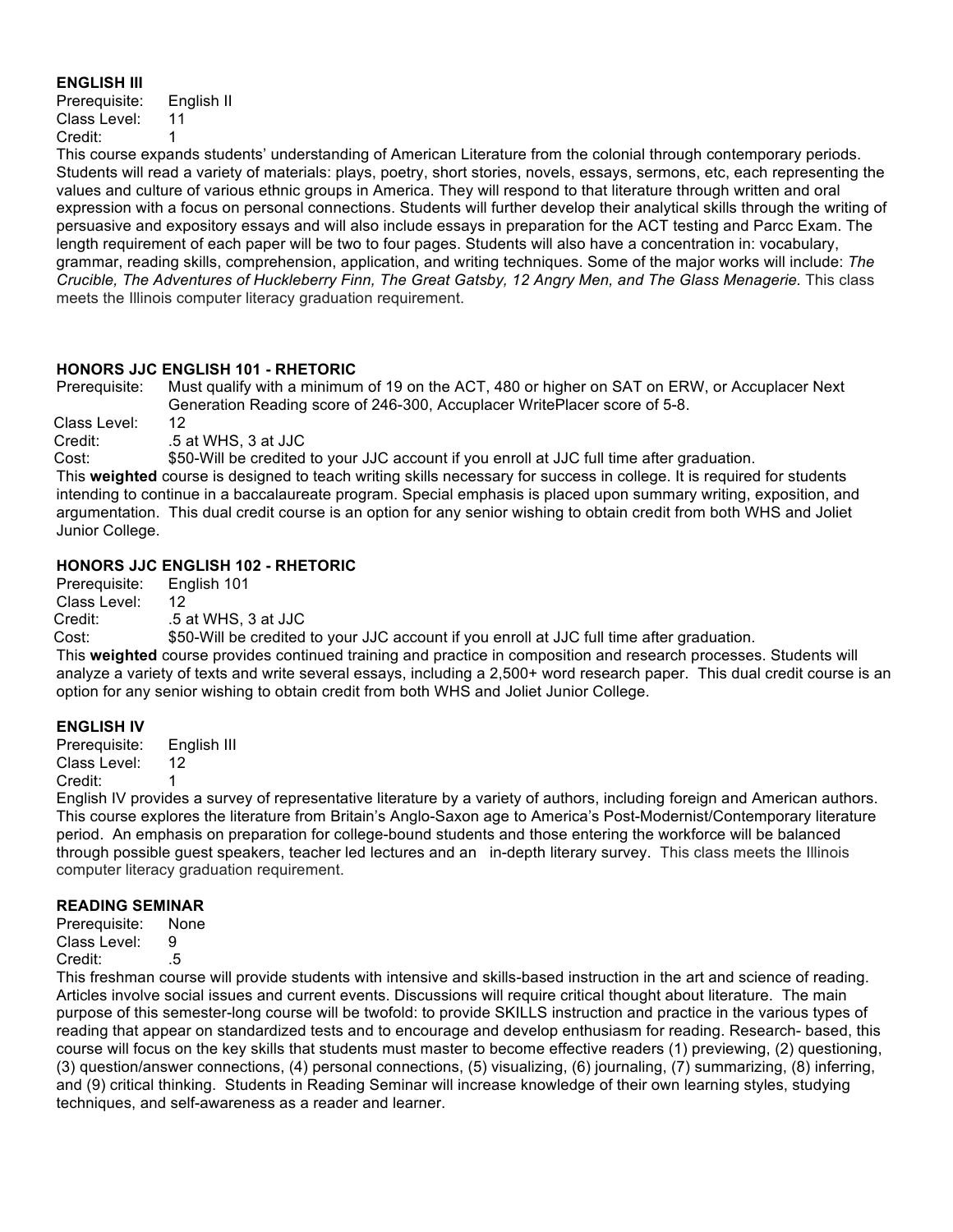### **SPEECH**

Prerequisite: English I<br>Class Level: 10, 11, 12 Class Level: Credit: .5

This class introduces students to principles of interpersonal communication and public speaking techniques. In addition, skills in developing a dynamic verbal profile and confidence in oral presentations will be enhanced. Students will be expected to participate in class discussions and to deliver a variety of speeches: commemorative, informative, demonstrative, impromptu, and persuasive.

#### **MYTHOLOGY**

Prerequisite: "C" average in English II or English III, or concurrent enrollment in Honors English II with teacher recommendation

Class Level: 10, 11, 12 Credit: .5

This course is a survey of classical mythology as employed by the Greeks, Romans, and Norsemen, in their literature, art, and civilization. Topics covered include: the creation and generations of the gods, goddesses, monsters, and mortals. Major and minor heroic cycles of the Greek legend, including the Trojan War and its aftermath, and the legends and folk tales of Roman and Norse Mythology are also covered. This course will introduce students to the many characters and tales of classic mythology. Special emphasis will be placed on the connections between ancient lore and the world of today.

# **FOREIGN LANGUAGE**

#### **SPANISH I**

Prerequisite: "B" average in 8<sup>th</sup> Grade Language Arts and the teacher's recommendation, or "B" average in English I Class Level: 9, 10, 11

Credit:

"Nuestra Historia" is a digital, standards-based Spanish curriculum that balances language acquisition with communication fluency. The program uses technology designed to integrate language and culture to teach and motivate students, and is available on all devices anywhere with an internet connection. Pair and group work are used to provide communicative language practice. Writing, audio, and video activities are sued to exchange information and interpret meaning through thematic chapters. Projects emphasize real-life situations and the use of the language. Computer activities include online review for tests, providing a range of activities and tasks to reinforce vocabulary and grammar skills as well as web-based lesson plans linked to the authentic Spanish-speaking world.

### **SPANISH II**

| Prerequisite:                             | "C" average in Spanish I and teacher recommendation |
|-------------------------------------------|-----------------------------------------------------|
| Class Level:                              | 10. 11. 12                                          |
| $\sim$ $\sim$ $\sim$ $\sim$ $\sim$ $\sim$ |                                                     |

Credit: 1

"Nuestra Historia" continues the multi-step process begun in Spanish I with a digital textbook that is used in a standardsbased Spanish curriculum that balances language acquisition and communication. The program uses technology designed to integrate language and culture to teach and motivate students. Pair and group work are used to provide communicative language practice. Writing, audio, and video activities are used to exchange information and interpret meaning through thematic chapters. Projects emphasize real-life situations and the use of the language. Computer activities include online review for tests, providing a range of activities and tasks to reinforce vocabulary and grammar skills as well as web-based lesson plans linked to the authentic Spanish speaking world.

### **HONORS SPANISH III**

Prerequisite: "B" average or better in Spanish II and teacher recommendation Class Level: 11, 12 Credit: 1

Honors Spanish III is a **weighted** class for highly motivated students. It is proficiency oriented with more complex structures and emphasis of communication skills. It moves at a faster pace than Spanish I or II. Students are expected to be able to handle working more independently and being self-starters. Students will be required to speak only in Spanish for class sessions. The "Realidades 3" textbook is used in a standards-based Spanish curriculum that balances grammar and communication. The program offers technology designed to integrate language and culture to teach and motivate all students. Pair and group work are used to provide communicative language practice. Writing, audio, and video activities are used to exchange information and to interpret meaning through thematic chapters and projects that emphasize reallife situations and use of the language. Culture units emphasize appreciation of the Spanish-speaking world. Computer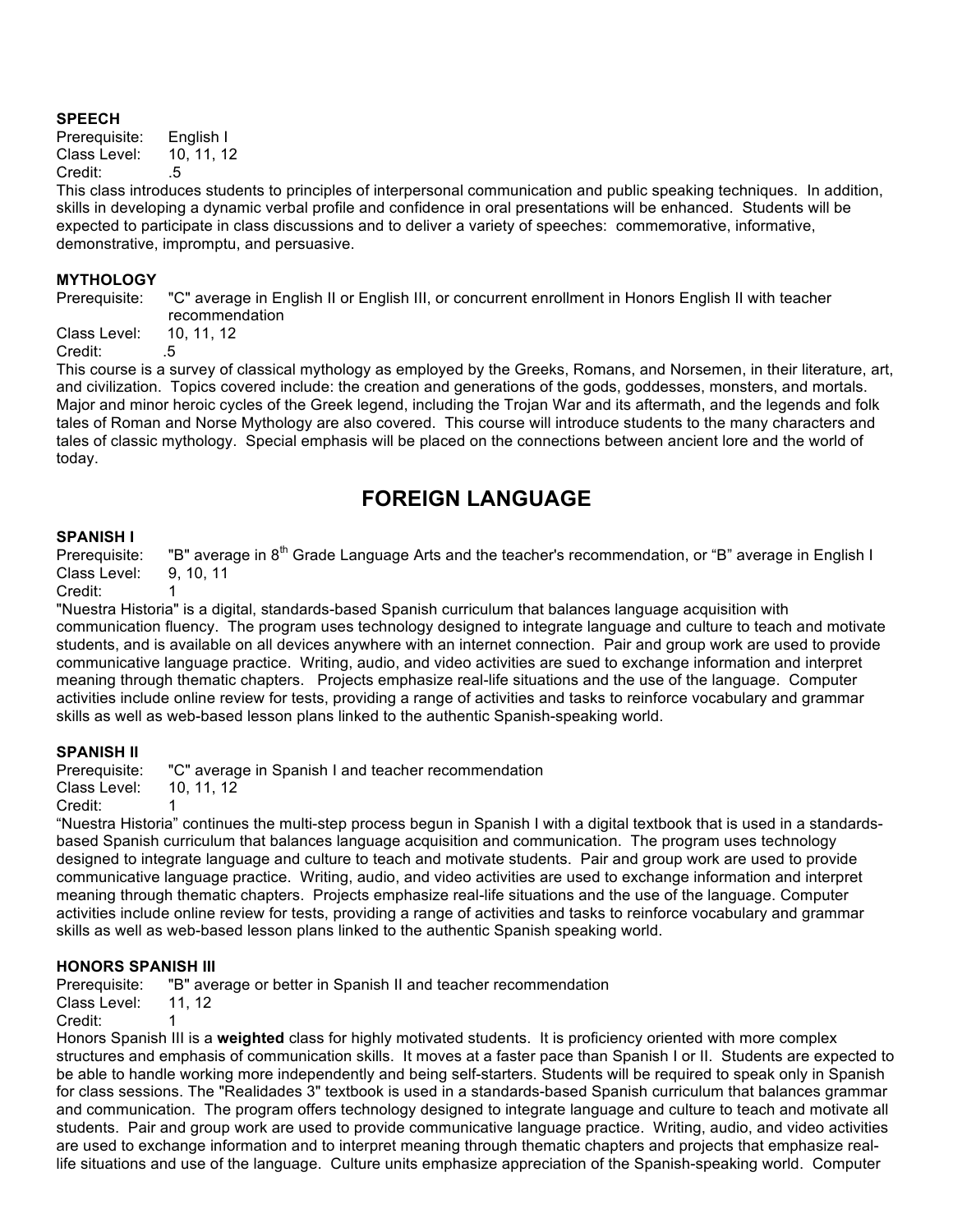activities include online review for tests, providing a range of activities and tasks to reinforce vocabulary and grammar skills as well as web-based lesson plans linked to the authentic Spanish-speaking world.

### **HONORS SPANISH IV**

Prerequisite: "B" average or better in Spanish III and teacher recommendation

Class Level: 12

Credit: 1

This **weighted** course is designed for highly motivated students. This course is conducted entirely in Spanish to facilitate and enhance the students' Spanish language comprehension. Instead of language acquisitions, this course is proficiency oriented and students will be assessed using ACTFL proficiency standards. Students will read, analyze, discuss, and write on a variety of contemporary and cultural topics, with a focus on social justice issues.

# **SCIENCE**

### **BIOLOGY I**

Prerequisite: None Class Level: 9, 10

Credit: 1

This freshmen level class will include the main concepts of Life Sciences: molecules to organisms, ecosystems and interactions, energy, heredity and inheritance, and evolution. Lab experiences will include microscope work and inquiry based learning.

### **BIOLOGY II**

Prerequisite: Biology I Class Level: 10, 11, 12 Credit:

Biology II is a lab and research driven class with an emphasis on the environment and organism structure. Students should be prepared for dissections as well as group and personal lab inquires. Topics that will be focused on will be Ecology, Plants, and Human Anatomy with an emphasis on structure and pathology. This class is designed for those that want to continue in sciences after requirements are finished and may want to pursue a career in a biology base field.

# **HONORS BIOLOGY**

Prerequisite: Teacher Recommendation

Class Level: 9

Credit: 1

Material from both Biology I and Biology II will be covered in this **weighted** honors course. Honors Biology may not be taken if the student has already completed Biology I. In this in-depth, fast-paced course, students will explore the topics of: cell biology, genetics, evolution, and zoology through laboratories, projects, and dissections not offered in other biology classes. A student should expect homework each class period.

# **PHYSICAL SCIENCE**

Prerequisite: Teacher Recommendation if you want to double up with Honors Biology in freshman year.

Class Level: 9, 10

Credit: 1

Physical Science provides a foundation in the two scientific fields of Chemistry and Physics. This course will focus on a broad spectrum of matter, forces, and energy. A variety of applications will be covered in this course including: mastering the metric system, recognizing chemical and physical changes, using formulas to solve matter and energy, and applying concepts in a laboratory or activity. Other topics in the course include: understanding the periodic table, Newton's three laws of physics, the law of conservation of energy, and the behavior of waves.

# **HONORS EARTH AND SPACE SCIENCE**

Prerequisite: Successful completion of Physical Science or concurrent enrollment in Honors Chemistry I with teacher recommendation

Class Level: 10, 11, 12 Credit: 1

In this **weighted** course, students will explore the major underlying principles of the earth sciences and cosmology including: geology, meteorology and astronomy. The course is designed to develop awareness and appreciation for corresponding geosystems and their important interrelationships, as well as an understanding of the scientific approach to problem solving. Emphasis will be placed on interactions between earthly systems in order to better understand the earth as a single, multidimensional network operating in unison with the laws of physics, chemistry, and biochemistry. Special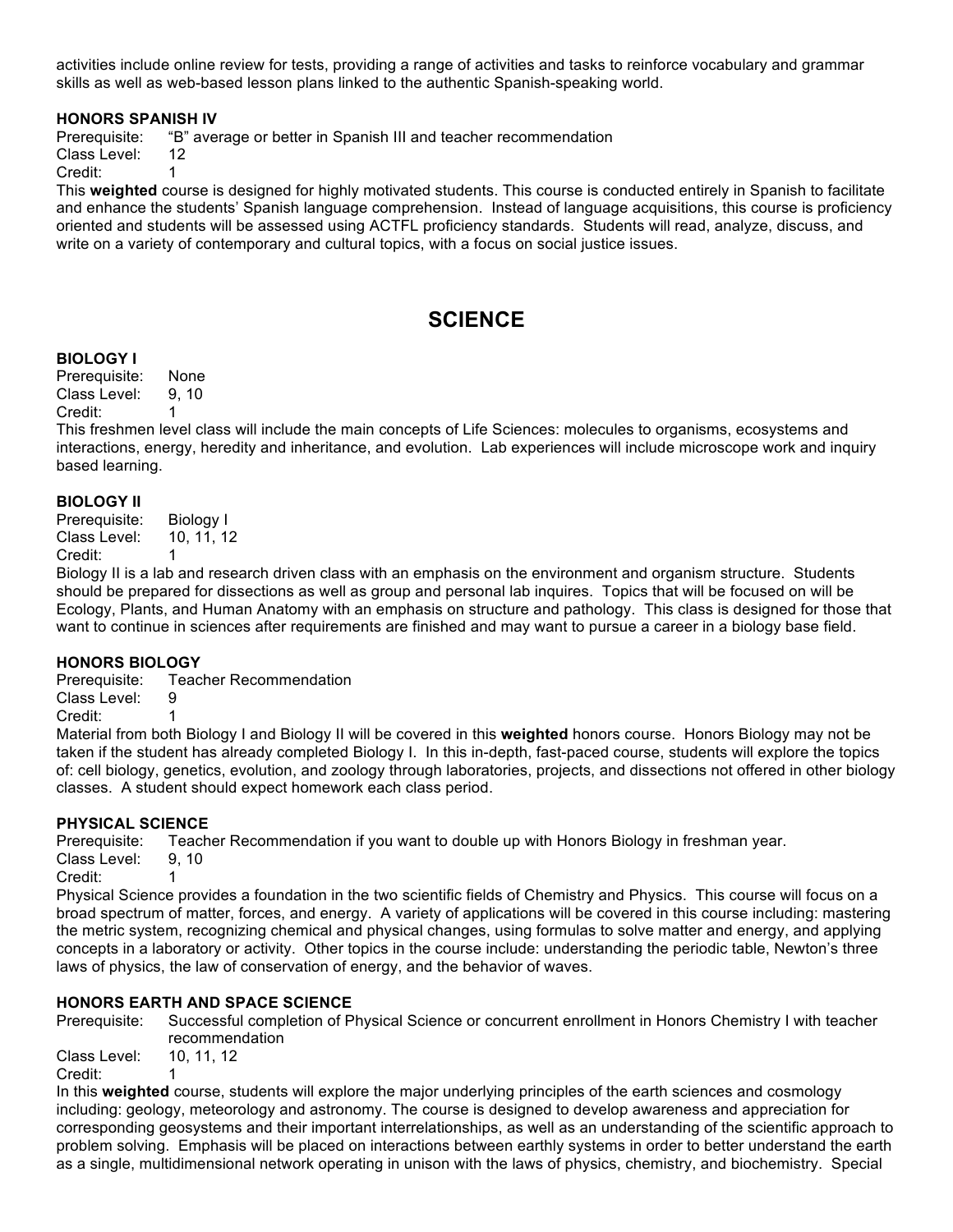topics will include: the structure and composition of the earth, plate tectonics, weathering and mechanical erosion, the earth's weather systems, the rock and hydrologic cycle, the solar system, the sun, galaxies, and theories of the universe.

# **HONORS CHEMISTRY**

Prerequisite: Concurrent enrollment in Algebra II or a "B" in Algebra I and successful completion of Honors Biology I Or "B" or above in Integrated Science, and teacher recommendation

Class Level: 10, 11, 12 Credit: 1

This **weighted** course is designed for those students who are college bound. It is a prerequisite for Honors AP Biology, JJC Chemistry 101, and Honors Physics. Math and calculator skills are utilized throughout the year. Topics of study will include: significant figures, matter and energy, moles, periodic table, bonding, acids and bases, and stoichiometry. This is a rigorous course that is designed to teach students to have the "habits of mind" necessary for advanced studies. Advanced Algebra skills are necessary to be successful in chemistry.

### **HONORS JJC CHEMISTRY 101**

Prerequisite: B in Honors Chemistry, and placement into JJC ENG 101 and JJC MATH 138 (which requires an ACT Math score of 22, a SAT Math Score of 530, or an ALEKS test score of 46-100.)

Class Level: 12 Credit: 1 at WHS, 5 at JJC

Cost: \$50-will be credited to your JJC account if you enroll at JJC full time after graduation.

This course is two semesters of advanced chemistry intended for senior students pursuing science degrees such as chemistry, physics, biology, engineering, pre-dentistry, pre-medicine, pre-pharmacy, pre-veterinary medicine, or anyone planning to take two years of chemistry. This course covers the principles of chemistry which serve as an organizing basis for all chemistry: atomic theory, atomic and molecular structure, chemical bonding, chemical reaction, stoichiometry, thermochemistry, gases, liquids, and solids. The laboratory portion of this course complements these topics.

# **HONORS ANATOMY AND PHYSIOLOGY**

Prerequisite: Completion of Biology II or Honors Biology with a "B" or better average and teacher recommendation. Class Level: 11, 12

Credit: 1

This **weighted** course is intended for college-bound students with medical or kinesiology interest. The topics will describe the human body systems. Lab work will include: microscopy, a sheep heart, sheep brain, and kidney. Independent research topics will be assigned.

# **HONORS AP BIOLOGY**

Prerequisite: Honors Anatomy and Physiology must be taken prior to or concurrently, an "A" average in Biology II or "B" average in Honors Biology, and "B" average in Honors Chemistry I, and teacher recommendation.

Class Level: 11, 12 Credit: 1

This **weighted** class is intended for students willing to commit a significant amount of time to a rigorous course in Biology designed to prepare them to take a placement exam given in May. The course is a combination of lecture, lab, and homework with emphasis on investigation, inquiry and experimental design. Topics include: ecology/basic biochemistry, cells, energy transformation, genetics and DNA technology, evolution, plant sciences, and human biology. A summer assignment is given. All students in this class will be given the option to take the AP Exam in the spring and a fee is required.

# **HONORS PHYSICS**

Prerequisite: Successful completion of Honors Chemistry I and Honors Precalculus must be taken prior to or concurrently, and teacher recommendation.

Class Level: 11, 12 Credit: 1

This **weighted** course explores energy transformation within mechanical, fluid, thermal, and electrical systems. Topics of studies include classical physics (kinematics, momentum, work-energy, gravity, electromagnetism, thermodynamics, light, optics, and states of matter), coding, robotics, and modern physics concepts. This course is math and laboratory extensive, and ties concepts to real world models. Assessments will include engineering projects, tests, quizzes, homework, laboratory reports, and guided practice.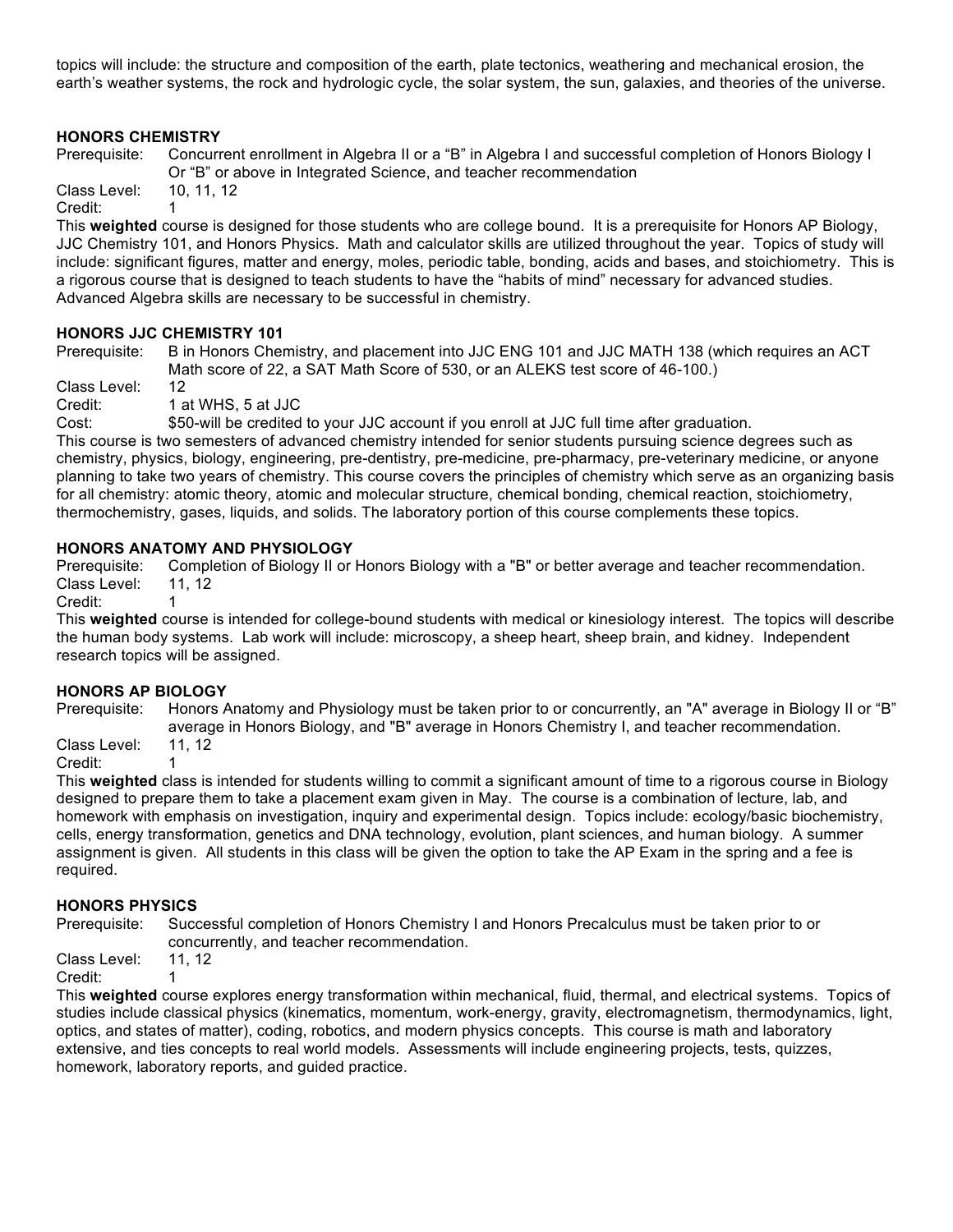# **SOCIAL SCIENCES**

### **WORLD CIVILIZATIONS I**

Prerequisite: None Class Level: 9, 10, 11, 12 Credit: .5

World Civilizations I introduces students to the interaction between peoples and their lands. In addition to learning the principles and terms of geography, students will learn world cultures, religions, histories and economies with emphasis on World Cultures. The course will explore the dynamics of international relations and the burgeoning global economy. Students will explore issues of race, ethnicity and technology as well as examining environmental issues within the global context. The physical geography of the world is the starting point and from there this class will develop the ideas of social, economic and political geography. \*Emphasis on African Area, Asian Area, and Latin America.

### **WORLD CIVILIZATIONS II**

Prerequisite: None Class Level: 9, 10, 11, 12 Credit: .5

World Civilizations II introduces students to the interaction between peoples and their lands. In addition to learning the principles and terms of geography, students will learn world cultures, religions, histories and economies with emphasis on World Cultures. The course will explore the dynamics of international relations and the burgeoning global economy. Students will explore issues of race, ethnicity and technology as well as examining environmental issues within the global context. The physical geography of the world is the starting point and from there this class will develop the ideas of social, economic and political geography. \* Emphasis on Middle Eastern Area, Modern Europe, and Canada.

### **INTRODUCTION TO U.S. HISTORY**

Prerequisite: None Class Level: 9, 10 Credit: .5

Introduction to U.S. History covers the time period of 1400-1865 or the era of European exploration through the U.S. Civil War. Major areas of study include: English colonization, the Revolutionary War, the birth of the United States, expansion and westward migration, Industrialization and the Progressive Era, the slave issue and the Civil War. While examining these events, the class will seek to develop the ideas of: cause and effect, evaluating fact vs. opinion, using maps, reading charts and graphs, interpreting political cartoons and doing basic historical research. Additionally, the class will seek to make connections from history to modern political situations.

### **CURRENT EVENTS**

Prerequisite: None Class Level: 9, 10 Credit: .5

Current Events is an in-depth study of the events that are taking place throughout the world. Students will study global issues, along with local, state, and U.S. events. Students will learn to make informed judgments about international, national, and local news topics. Students will use skills such as decision-making, cooperation, discussion, and speech to debate topics and form opinions on events that are presented. The ultimate goal is to raise student awareness of the global world.

# **AMERICAN CONFLICTS – HISTORY VS. HOLLYWOOD**

Prerequisite: None Class Level: 9, 10, 11 Credit: .5

Students will learn to interpret genre films (and some documentaries) that illustrate on developments from 1776 to 2007. There have been hundreds of instances of the deployment of United States military forces abroad and domestically. The list through present is based on United States Congress House Committee on International Relations is shown below. The dates show the years in which U.S. military units participated.

- \* Revolutionary War 1776-1783 \* World War I 1917- 1920
- \* Mexican-American Wars 1830-1848 \* World War II 1941-1945
- \* Civil War 1861 1865 \* Cold War 1947-1990
- 
- -
- \* Korean War 1950 1953 \* Persian Gulf War 1991
- 
- 
- \* Vietnam Conflict 1962 1973 \* Global War on Terrorism 2001 Present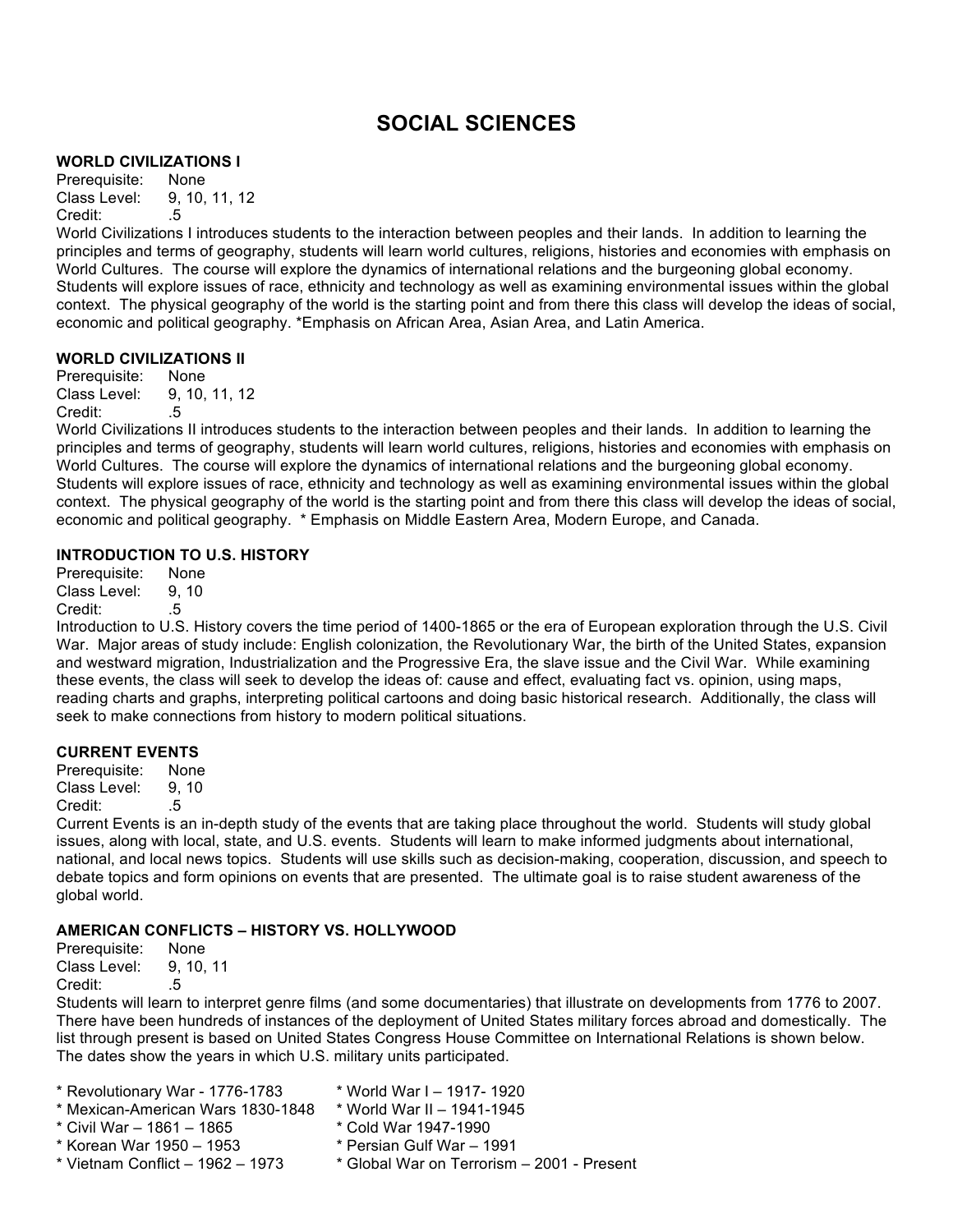### **AMERICAN CULTURE – HISTORY VS. HOLLYWOOD**

Prerequisite: None Class Level: 10, 11, 12 Credit: .5

Students in this course will learn to interpret genre films (and some documentaries) illustrate that as American Culture. The United States has traditionally been known as a melting pot, but recent academics tend towards cultural diversity, pluralism and the image of a salad bowl, rather than a melting pot. There are many integrated but unique subcultures within the United States and events that influenced their development. The cultural affiliations an individual in the United States may have, commonly depend on social class and a multitude of demographic characteristics.

### **U. S. HISTORY**

Prerequisite: None Class Level: 11 Credit: 1

This required United States history course will provide students with an exposure to America's growth, expansion, and evolution into a world power, so that they will develop an understanding and knowledge of the world. Because of American heritage and convictions, Americans champion the cause of freedom and seek to promote it. To comprehend and meet the challenges facing America today, students will examine these convictions. During the first semester, U.S. History students will study the growth of our nation following the Civil War through its struggle as a world power in World War I and the Great Depression. In the second semester, this course will provide students with an understanding of history and its impact upon his/her life and the environment by analyzing the historical events after World War II. Students investigate recent events and relate them to the past history of the nation while receiving a broad view of the people and events that contributed to the foundation of this country and the operation of our system of government. This course will provide an account of the American past with the focus on history as a process. It will encourage students to think historically and to develop into citizens who value and understand the past in order to appreciate the future with concentrations from World War II through the present.

# **HONORS AP UNITED STATES HISTORY**

Prerequisite: "B" average in English and recommendation of English or social studies teacher Class Level: 11 Credit:

This **weighted** class provides an opportunity for high school students to pursue and receive credit for college-level U.S. History. Students will learn both the content and skills necessary for successful completion of the AP Test to be given in May. This test is optional and requires a fee. The course is designed for highly motivated, academically-advanced students who have good reading, writing, and study skills. Students will do an extensive amount of reading and reflection, historical essay writing, note taking, and analysis of historical documents. A comprehensive exam will be administered at the end of the course.

### **CIVICS**

Prerequisite: U. S. History Class Level: 12 Credit: .5

The required Civics course is designed to assist young people to acquire and learn to use the skills, knowledge, and attitudes that will prepare them to be competent and responsible citizens throughout their lives'; address government institutions; discuss current and controversial issues; and include service learning and simulations of the democratic process. By studying civics, the students will learn how our government, economic system and political system are supposed to operate. Students will understand why the founding fathers wanted the colonies to break away from the British crown, and why they set up the United States government as a republic instead of as a democracy. Basically, students will examine: the principles and obligations of citizenship, civil rights and civil liberties, the structure and function of federal, state, and local governments, and the electoral process as they prepare for the state-mandated tests.

# **HONORS JJC POLITICAL SCIENCE 101 – AMERICAN NATIONAL GOVERNMENT**

Prerequisite: Honors AP U.S. History with a "C" average or U.S. History with a "B" average and teacher recommendation.

Class Level: 12

Credit: .5 at WHS, 3 at JJC

Cost: \$50-Will be credited to your JJC account if you enroll at JJC full time after graduation.

This **weighted** course is an introduction to the structure, principles, processes, and problems of American government. It examines the impact of foreign policy, dissent, civil rights, and economic issues on contemporary American politics.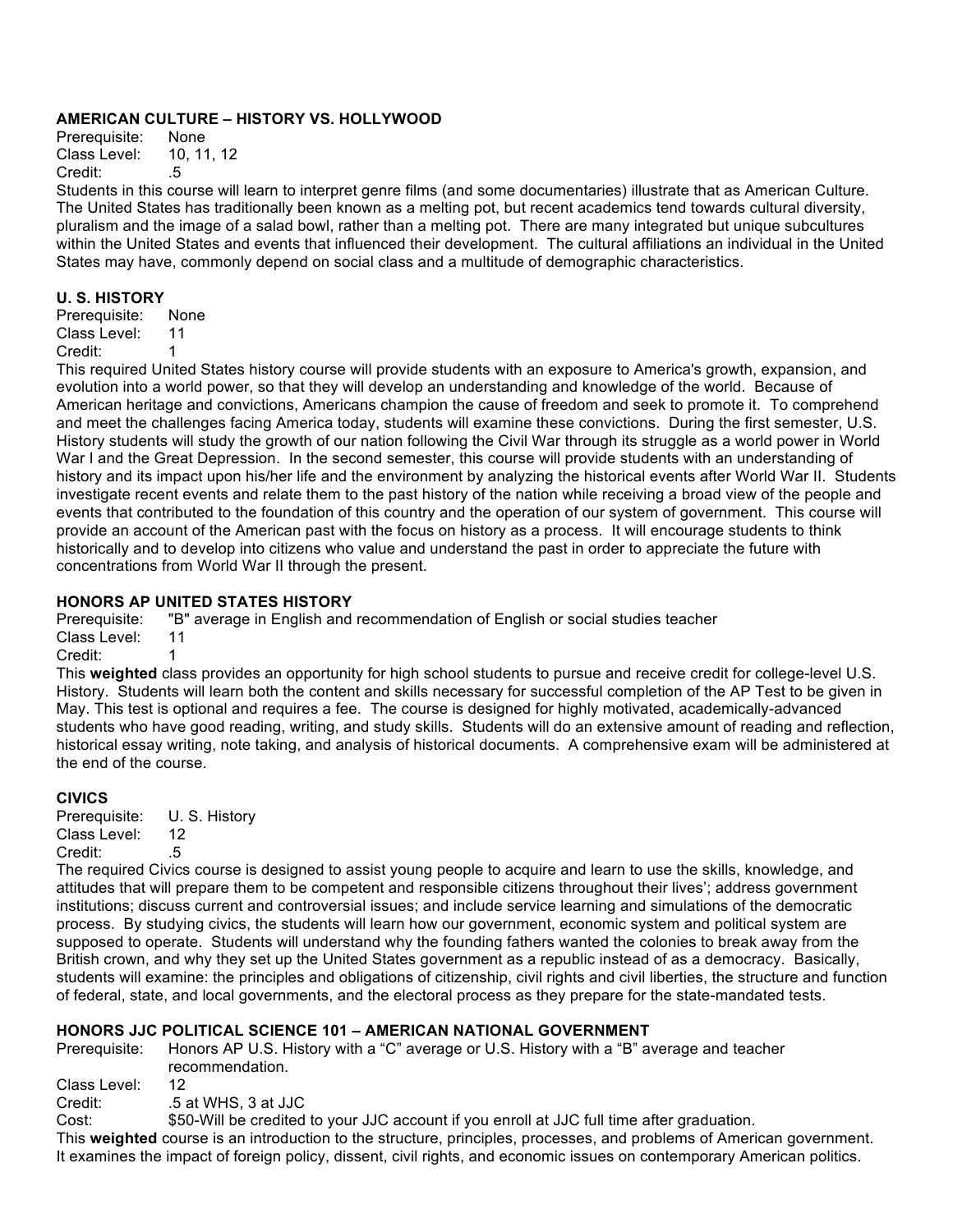It also analyzes the shaping of public policy by individuals and groups, both in and out of government. This dual credit course is an option for and senior wishing to obtain credit from both WHS and Joliet Junior College.

### **CONSUMER ECONOMICS**

Prerequisite: None Class Level: 12 Credit: .5

Economics will help the student become an efficient consumer and a more knowledgeable citizen. The basic structure of the course consists of money management, economic concepts, and consumer issues. Topics will include: general economic principles, American economic system, consumer in the marketplace, money management (budgeting, record keeping, using credit, checking, saving, investing), wise buying (insurance, housing, transportation), and the roles of government, labor, business, and agriculture.

### **NATIVE AMERICAN STUDIES**

Prerequisite: None Class Level: 10, 11, 12 Credit: .5

This course will examine the beginnings of Native Americans, the culture, art and history of the many tribes. We will discover the contributions, perils, and even hardships that Native Americans faced over the years. Our journey will showcase the heritage of Illinois and the many talents of Native Americans. The course will focus on a chronological history, with anthropological and archaeological foundations, of the Native Americans from early migration to the present.

### **SOCIOLOGY**

Prerequisite: None Class Level: 11, 12 Credit: .5

Sociology is the study of human groups and their interaction. It is suggested for college-bound students. The course should provide the individual with a better understanding of how groups influence the individual and society. Topics will include: culture, social change, the family, minority groups, social control, roles, social classes, population change, religion, crime, etc.

### **PSYCHOLOGY**

Prerequisite: None Class Level: 11, 12 Credit: .5

Psychology is an introduction to the study of human behavior. It is a suggested social studies elective for college-bound students. Topics will include: a thorough study of the brain, famous psychologists, learning principles, emotions, personality traits, memory/mind functions, and psychological disorders.

# **BUSINESS & MARKETING**

### **INTRODUCTION TO BUSINESS**

Prerequisite: None Class Level: 9, 10 Credit: .5

Introduction to Business is designed to provide students with a broad knowledge and understanding of the American economic system. Units of study include: bank accounts, credit, insurance, real estate, stocks & bonds, business organization/management structures, business ethics, and the economy. Students are introduced to career exploration and career planning.

### **ACCOUNTING I**

Prerequisite: Successful completion of Algebra I Class Level: 10, 11, 12 Credit: 1

This course is designed to introduce students to the language of business-accounting. Students work through the accounting process of a start-up service business set up as a sole proprietorship. Coursework includes: creation and analysis of accounting records, preparation of financial statements, business terminology, mathematical functions and financial ethics. Additional projects include the use of accounting software and a personal finance unit emphasizing the importance of budgeting.

# **BUSINESS MANAGEMENT**

Prerequisite: Introduction to Business recommended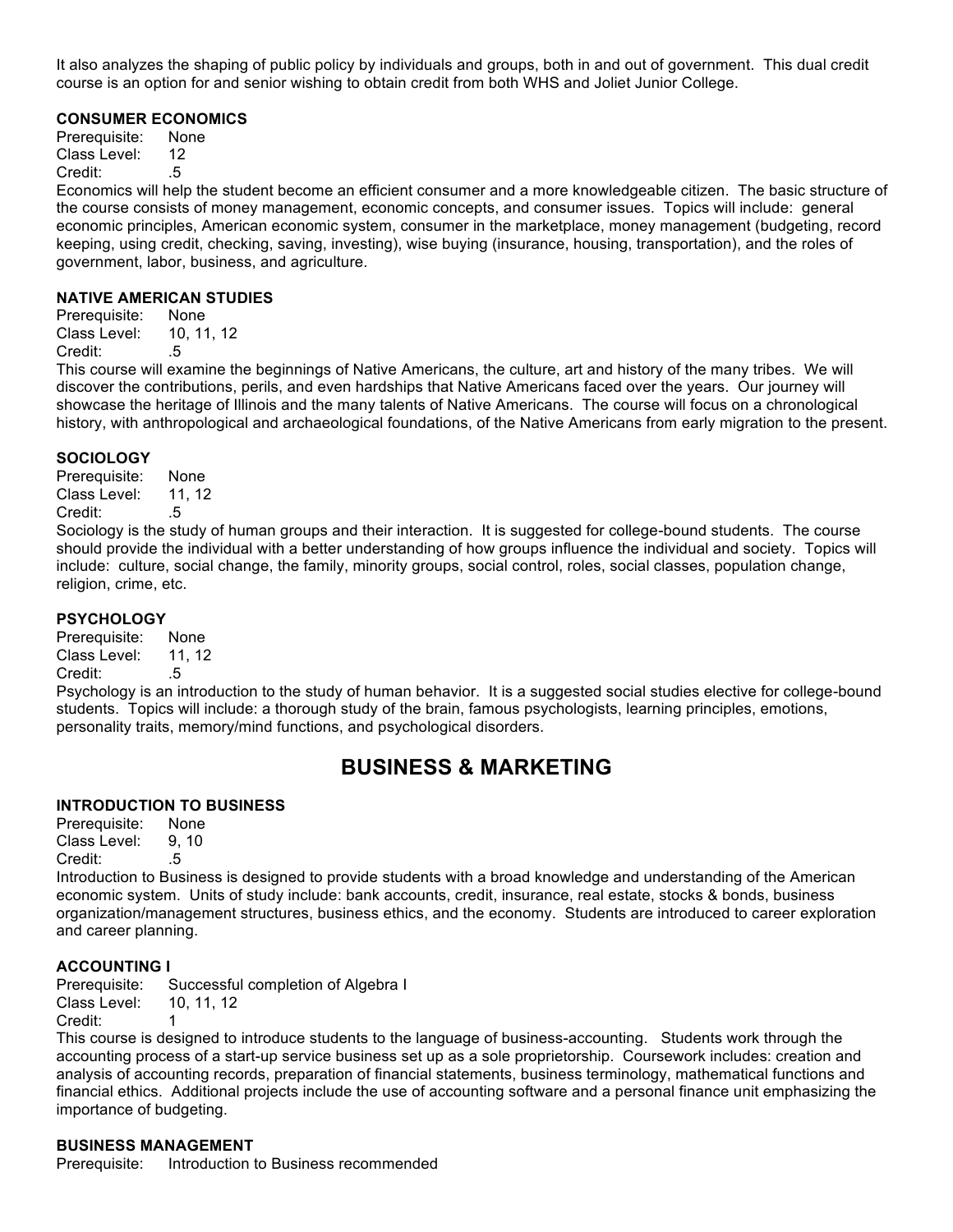Class Level: 10, 11, 12 Credit: .5

This course is structured to provide students with an understanding of the entrepreneurial process from brainstorming ideas to creating a business plan. Topics pertain to: human relations, management, communications, and entrepreneurial skills. Students create a unique company they would like to open in Wilmington and develop a business plan for their company. Students will then present their company idea to the class. This class will focus on group work and relations like those needed in the business world as well as independent writing and decision making.

# **ADVERTISING / MARKETING**

Prerequisite: Introduction to Business recommended Class Level: 10, 11, 12 Credit: .5

Students will learn how companies develop sales and marketing strategies for products and services in today's markets. This course introduces students to the knowledge and skills necessary to create promotional campaigns utilizing a range of methods from store layout to packaging details. Additional areas of study include: the importance of communication and interpersonal skills, the creation of newspaper, magazine, television and radio advertisements and the importance of public relations in the business world.

### **BUSINESS & PERSONAL LAW**

Prerequisite: Other business electives recommended Class Level: 10, 11, 12 Credit: .5

This course is designed to expose students to the American legal system and how it affects their personal and professional lives. Studies will provide relevant coverage of traditional business topics while stressing the legal principles essential to everyday life. This course incorporates local guest speakers and an in-class "Mock Trial".

### **MICROSOFT OFFICE PROJECTS**

Prerequisite: None Class Level: 9, 10, 11, 12 Credit: .5

Students will use the Microsoft Office suite to further their knowledge and skill set in word processing, spreadsheet, database, and presentation applications. The course will be project-based and students will use multiple resources including the internet to complete these projects. The result of these projects will be printed documents and oral presentations. **JJC Dual Credit is available for this course for juniors and seniors but is subject to change upon revisions made from Joliet Junior College. WHS has no control over this entity.**

### **DIGITIZED PRESENTATIONS**

Prerequisite: Microsoft Office Projects Class Level: 9, 10, 11, 12 Credit: .5

An extension of Microsoft Office Projects, this class will offer students the opportunity to expand their knowledge of Microsoft PowerPoint. PowerPoint is a leader in presentation software and is a valuable tool in the educational and business world. Students will explore the extras PowerPoint has to offer to make their presentations memorable. This is a project-based class that will utilize the Internet along with other media to assist students in their presentations. Students will be expected to present their projects in front of class as part of their grade. **JJC Dual Credit is available for this course for juniors and seniors but is subject to change upon revisions made from Joliet Junior College. WHS has no control over this entity.**

### **SPREADSHEET/DATABASE**

Prerequisite: Microsoft Office Projects and freshmen must have at least a "B" in math in  $8<sup>th</sup>$  grade Class Level: 9, 10, 11, 12 Credit: .5

This course, a continuation of Microsoft Office Projects, provides an extensive study of spreadsheets and databases using the Microsoft Excel and Access applications. Students will gain a further understanding and appreciation for these applications not only in the workplace, but also in everyday life. **JJC Dual Credit is available for this course for juniors and seniors but is subject to change upon revisions made from Joliet Junior College. WHS has no control over this entity.**

# **DESKTOP GRAPHICS**

Prerequisite: Microsoft Office Projects Class Level: 9, 10, 11, 12 Credit: .5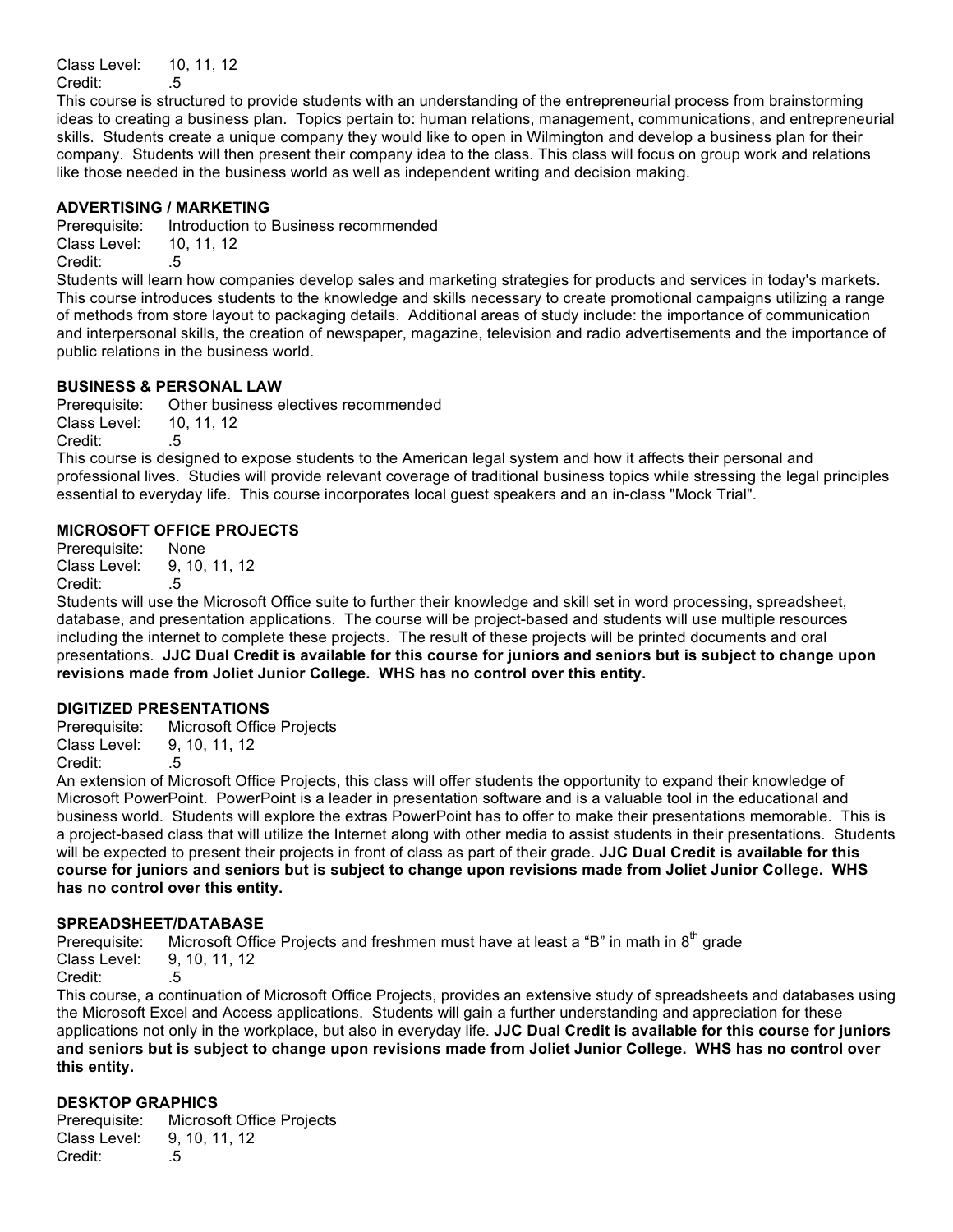Students will be introduced to one of the leading industry standards in computer graphic creation and manipulation, Adobe Photoshop. During this project based class students will learn to use the tools and many options of the software along with becoming aware of differing aspects of each project such as color, flow, and use of special effects. Images will be created from scratch, templates, and scanned pictures. Projects will include logos, flyers, letterheads, self-portraits, and animated icons. This course will utilize the Internet along with other resources to broaden the student's learning. **JJC Dual Credit is available for this course for juniors and seniors but is subject to change upon revisions made from Joliet Junior College. WHS has no control over this entity.**

# **INTRODUCTION TO MULTIMEDIA EDITING**

Prerequisite: Desktop Graphics Class Level: 10, 11, 12 Credit: .5

This class introduces students to the process of editing both audio and video media. Students will learn the steps to putting together an entire multimedia project while using software applications, Audcacity and Adobe Premiere. Projects will include shooting video and recording audio in and around the WHS campus along with possible off-campus locations. Finalized media projects may be uploaded to YouTube for outside critiques and viewing.

# **INTRODUCTION TO JAVASCRIPT**

Prerequisite: Microsoft Office Projects Class Level: 11, 12 Credit: .5

Students will be introduced to computer programming code JavaScript (the language of the Internet), through the use of a web based program called CodeHS. This course teaches the foundations of computer science and basic programming, with an emphasis on helping students develop logical thinking and problem solving skills.

# **INTRODUCTION TO CYBERSECURITY**

Prerequisite: Introduction to Java Coding or Instructor consent

Class Level: 11, 12

Credit: .5

As our world becomes increasingly dependent on technology, cybersecurity is a topic of growing importance. It is crucial that companies and individuals take precautions to protect themselves from the growing threat of cyber-attacks. This course prepares students with crucial skills to be responsible citizens in a digital future. Topics included are: foundational cybersecurity topics including digital citizenship and cyber hygiene, the basics of cryptography, software security, networking fundamentals, and basic system administration. This will be a web based course delivered through CodeHS.

# **YEARBOOK/ADVANCED MULTIMEDIA**

Prerequisite: Teacher selection Class Level: 9, 10, 11, 12

Credit: 1 (full year)

This year long course will have a production-style format; focusing on the building the yearbook. Students should have previous design experience. Students will need to learn and apply a variety of vocabulary and language that is specific to the yearbook production process; including, but not limited to: elements of design, the writing process, interviewing, and photography. Further student responsibilities include: attending sporting events and other extracurricular activities in order to gain coverage for their specific assigned pages. Students will also be involved in the marketing and promotional sales process. This is a year-long commitment requiring students to work together as a team in order to produce the best product possible.

# **INDUSTRIAL TECHNOLOGY**

# **COMPUTER AIDED DRAFTING AND MANUFACTURING DESIGN**

Prerequisite: None Class Level: 9, 10, 11, 12 Credit:

Computer Aided Drafting course,students will become familiar with AutoCAD used in the industry. Basic fraction work and geometric theories are applied to create precision mechanical drawings using drafting equipment. Skills taught here benefit students who have an interest in graphic design, engineering, architecture, mechanics or any other drafting related field. Manufacturing Design incorporates skills learned in AutoCAD as well as introduces the basics of using programs to control 3D Printing, Laser Cutting and CNC Work. Skills taught in this course benefit students who have interest in graphing design, engineering, architecture, and 3D Design.

# **ARCHITECTURE AND RESIDENTIAL DRAFTING**

Prerequisite: None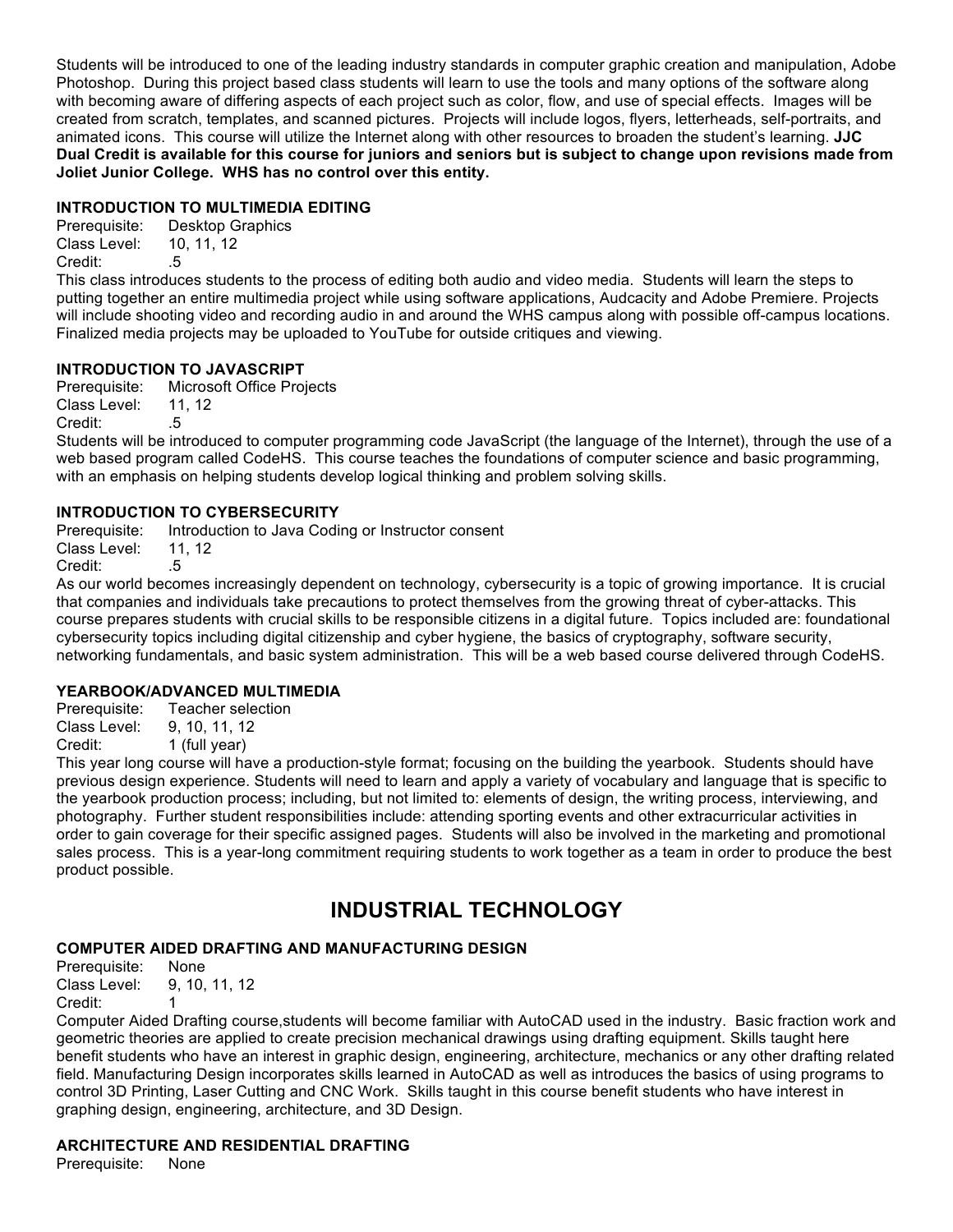Class Level: 10, 11, 12

Credit: 1

Basic Architectural background and history to give a strong base on home design. Residential Drafting is a course where students become exposed to the detailed elements of residential construction in relation to print drawing. From foundation and framing to roofing layouts and electrical plans, students will learn the information needed to plan and design a residential structure. The residential structure is broken down to its basic elements (Living, Service, and Sleeping Areas). This is done in order to focus students on good design practice and proper planning techniques. Students will then learn each phase of residential construction while drafting prints that guide the process. Beginning surveying and plot plans using GPS/GIS will be introduced throughout the year. Developing an entire set of residential plans and building a scale model are the culminating projects of this course.

# **ORIENTATION TO INDUSTRIAL EDUCATION**

Prerequisite: None Class Level: 9, 10, 11 Credit: 1

This course is a series of nine-week units in production technology, transportation technology, communication technology, and energy utilization technology. Each unit will cover the: resources, technical processes, industrial application, technological impact and occupations encompassed by that system. Units in production will include: product design, materials and processes, tools and equipment, safety procedures, corporate structure, management, research and development, production planning, mass production, marketing and servicing. Units in transportation will include: material handling, atmospheric and space transportation, marine transportation, terrestrial transportation, and computer uses in transportation. Units in communication will include: design and drafting, radio and television broadcasting, computers in communication, photography, graphic arts, and telecommunications. Units in energy utilization will include: conservation of energy, electrical fundamentals, solar energy resources, alternate energy resources, fossil fuels, nuclear power, energy conservation, and computer uses in energy technology.

# **AT-HOME DIY/CODES**

Prerequisite: None Class Level: 10, 11, 12 Credit: 1

This course provides an excellent introduction to the basics of multiple trades, and gives a strong base towards entering Building Construction Technology. In this course students will learn how to hang, patch, and finish Drywall, as well as the basics of framing, residential electrical, tiling, flooring, basic plumbing, etc. Along with the physical implementation of trade skills, the students will learn the basic codes and requirements that come with residential construction. Numerous handson projects will be completed.

# **BUILDING CONSTRUCTION TECHNOLOGY, I AND II**

Prerequisite: At-Home DIY/Codes is recommend

Class Level: 11, 12

Credit: 2 per semester

Note: Student must supply his/her own tools

This course provides experience and activities designed around safety, power tools, and construction-related math. Emphasis will be placed on: footings and foundations, masonry, framing, sheathing, wiring, plumbing, roofing, siding, etc. Students will develop and produce one or more class projects. This course is useful for students who plan to enter the construction field, or those who want to be able to handle "around-the-house" projects.

# **FINE ARTS**

# **ART I - FUNDAMENTALS**

Prerequisite: None Class Level: 9, 10 Credit:

Art fundamentals is a yearlong course that is designed to provide a variety of experiences in the visual arts for both students who plan to continue in art and students who wish to take only one year of art. Students will explore the area of: drawing, and shading, perspective, print making, design, painting, sculpture, art history and various other art forms. These areas will be studied through a variety of media such as: pencil, pen and ink, marker, pastels, photography, paint, clay and other materials. Through these experiences, students will gain both a basic knowledge of the visual arts and a variety of skills necessary for entry into Art II. Students will be required to keep a sketchbook.

**ART II** 

Prerequisite: Art I - Fundamentals Class Level: 10, 11, 12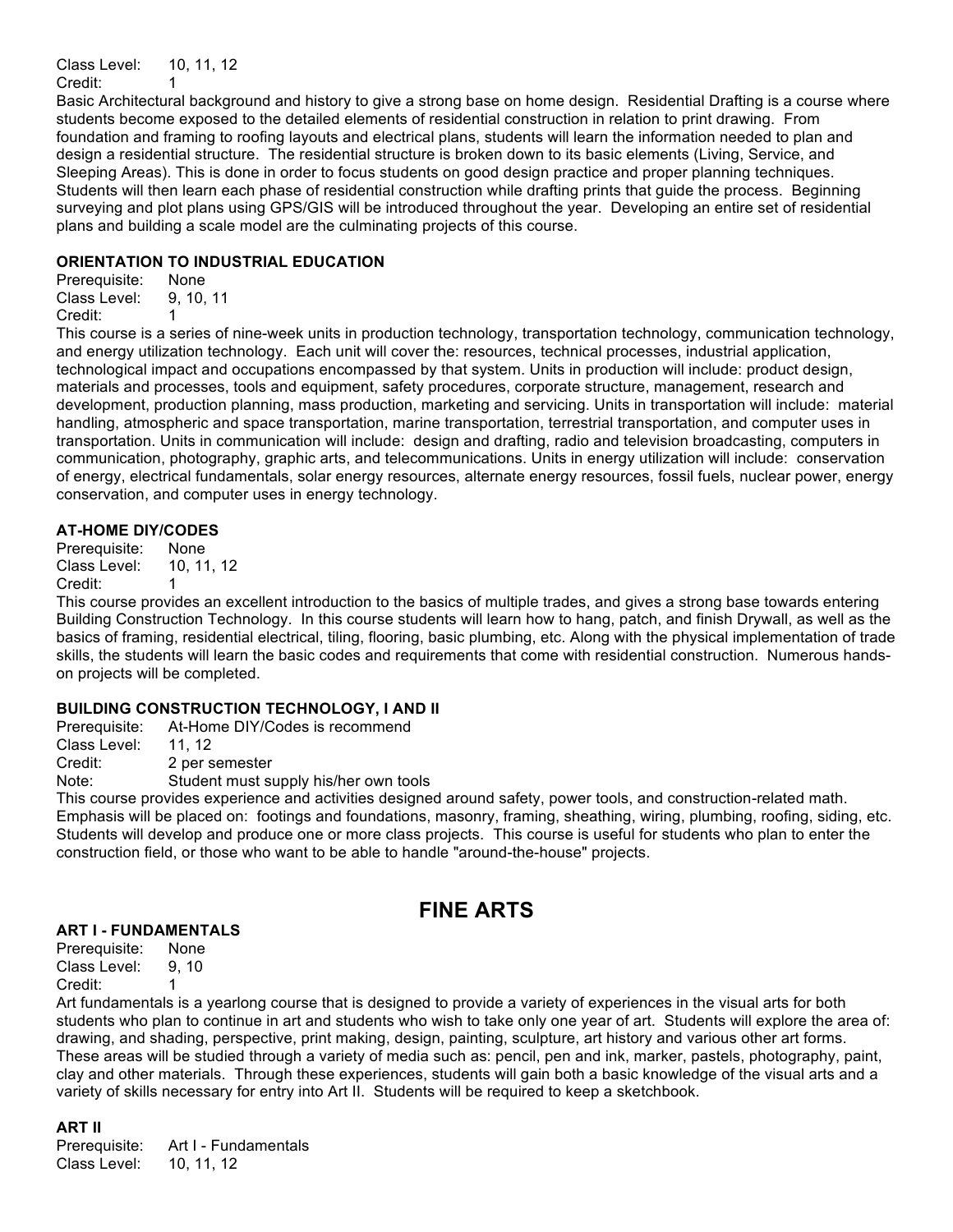### Credit: 1

This studio course spans the full year; it is designed to teach students additional techniques and creative thought processed as well as new applications for the skills and concepts learned in Art Fundamentals. This will result in students having larger repertoires of responses for solving creative problems, and having a greater understanding and appreciation of the visual arts. Students who have successfully completed Art Fundamentals will have the background knowledge and skills necessary for this course. The content of Art II will focus on the understanding and use of various aspects of two and three-dimensional art and art history, and may include: drawing, painting, sculpture, photography, graphic art, print making and pottery. Students will be required to maintain a sketchbook as preparation for projects as well as homework assignments.

#### **ART III**

Prerequisite: Art II Class Level: 11, 12 Credit: 1

This year long course is designed for students who have completed Art Fundamentals and Art I and are looking for further expand their art knowledge and experiences. This course will be a continuation of techniques and materials studied in the first two classes. The techniques and materials used will be more sophisticated; therefore, greater refinement in their application will be stressed. Higher levels of creativity will be expected of students as they apply familiar as well as new techniques. Students will also be required to demonstrate better compositional skills and work towards the development of a personal style and self-expression. Students will work on more individualized projects and advanced techniques in: digital imagery, Photoshop, drawing, painting, printmaking, sculpture, and design. Art history and various styles will be explored. Students will be required to keep a sketchbook for homework and projects.

#### **ART IV**

Prerequisite: Minimum of "B" in Art III and teacher consent

Class Level: 12 Credit: 1

This highly individualized course is designed for the serious artist. Emphasis will be on self-direction and motivation, selfexpression, experimentation, and in-depth study of a particular area of the student's choice. For the first semester, students will be responsible for developing their own goals and objectives under the direction of the instructor and then creating assignments to fulfill these goals. For the second semester, students will develop five or more sequential assignments based on a particular theme. One-on-one critiques with the instructor will be scheduled periodically. Students will be required to maintain a sketchbook (for homework and projects) and a portfolio of completed projects (to monitor progress).

# **MUSIC**

### **BAND**

Prerequisite: Previous training on a band instrument and consent of instructor Class Level: 9, 10, 11, 12

Credit:

In the course, students will learn artistic expression and technical music skills that align to the Illinois State Standards. Students are required to perform in marching band, pep band, and concert band. In addition, various other performances include: Interstate 8 Music Festival, Solo and Ensemble, Organization Contest and encouraged to audition and participate in the IMEA Band Festival.

### **MIXED CHOIR**

Prerequisite: None Class Level: 9, 10, 11, 12 Credit:

Mixed Chorus is an ensemble class. Attendance and participation is required at seasonal evening concerts and afterschool rehearsals. Students will gain a fundamental and intermediate understanding of music, starting with the basics of music reading, training the musical ear, music history, and music theory. Students will learn vocal pedagogy and choral technique. Students are assessed through vocal and written tests, active participation, and concert performances.

### **SHOWCATS**

Prerequisite: Audition in spring Class Level: 9, 10, 11, 12 Credit: 1

The Showcats are a small ensemble whose focus is dynamic performance integrating vocal music and choreography. As a performance group they present concerts and entertainment for school and community organizations throughout the year. These outside performances are a required part of the class.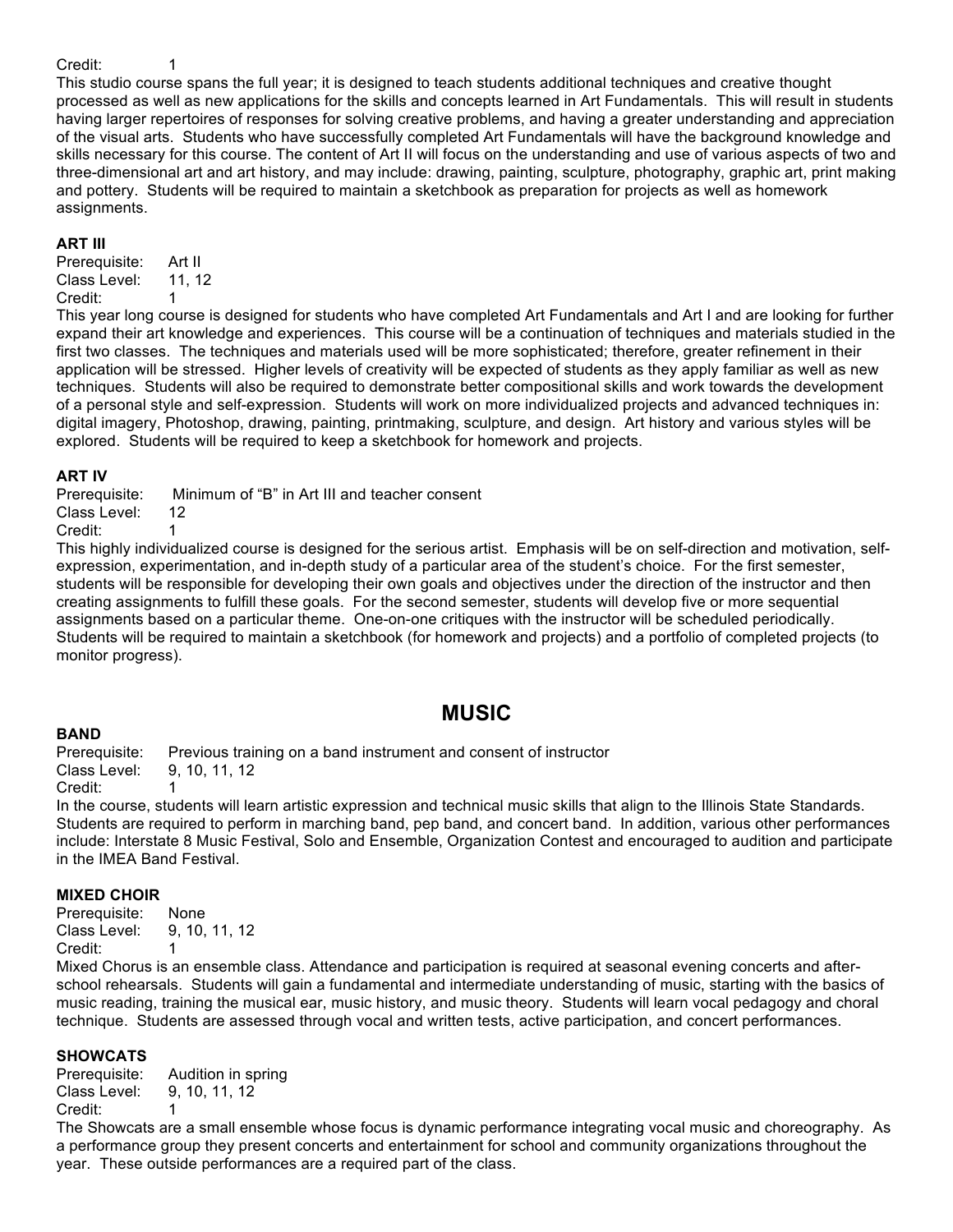### **CONTEMPORARY MUSIC AND ITS EFFECT ON SOCIETY**

Prerequisite: None Class Level: 9,10,11,12 Credit: .5

Students will study music from the present day, its effect on society, and where and when it began. The curriculum will include how controversial music, artists, and bands have shaped our society. The context of this class will include group discussion, projects and listening examples. Iconic figures, censorship and the study of lyrics will also be covered.

### **MUSIC THEORY**

Prerequisite: None Class Level: 9, 10, 11, 12 Credit: 5

This course is for students who wish to gain a better understanding of music and how music works. Music Theory is taught as an introduction to music theory through the learning of scale patterns, chords, melody, harmony, ear training, composition, and much more. This class will incorporate music examples from various periods in history, as well as music in today's society. Although a "theory" course, students will have several opportunities to engage themselves creatively throughout the semester through compositions, group performances, etc.

### **MUSIC THEORY II**

Prerequisite: Music Theory I, Instructor Consent Class Level: 9, 10, 11, 12

Credit: .5

Music Theory II will build from Music Theory I, adding: minor scales structure, minor key signatures, chord structures, interval study, melody harmonization and cadences. This course will focus more on aural training, music analysis and composition.

### **TECHNICAL MUSICAL THEATRE**

Prerequisite: Interest in Theatre Class Level: 9, 10, 11, 12 Credit: .5

Students will learn the elements of designing, performing in, and constructions the set of a live theatre production. This course is an introduction for students who are interested in majoring in Musical Theatre, Theatre Management, or Technical Theatre/Theatre Design and Technology. Students will learn and participate in the basics of set of Musical Theatre and will participate in the basics of set construction, lighting and sound consoles, and theatre management. They will learn the history of Musical Theatre and will participate in class acting techniques, including improvisation. Students will have the opportunity to apply their skills by assisting in the spring musical.

# **HEALTH / PHYSICAL EDUCATION / DRIVER EDUCATION**

### **HEALTH**

Prerequisite: None Class Level: 10 Credit: .5

Health is designed to provide the student with a functional knowledge of requirements to maintain personal health. This course includes three main topics: physical, social, and mental health. During this course students will be provided an opportunity to be certified to perform CPR and to use an AED. Final grades will be based upon work sheets, exams, projects, and other work assigned. In compliance with state legislation, instruction on the medical and legal ramifications of alcohol, drug and tobacco use and abuse during pregnancy will be included. **NOTE**: Students will be excused from taking or participating in comprehensive sex education if a parent/guardian submits written objections to the school administrator.

### **FRESHMAN PHYSICAL EDUCATION**

Prerequisite: None Class Level: 9

Credit: .5 per semester

This class is designed to give students a foundation for life long physical activity. Students will learn basic fitness principles throughout each semester. Students will be introduced to warm-up techniques, cardiovascular endurance exercise, strength exercise, and basic weightlifting exercises. Also, students will participate in a variety of individual and team games and activities. A classroom setting, using the Fitness for Life textbook, will also be utilized. Students will be assessed throughout the year on participation and knowledge of activities and fitness through observation, written work, and written assessments.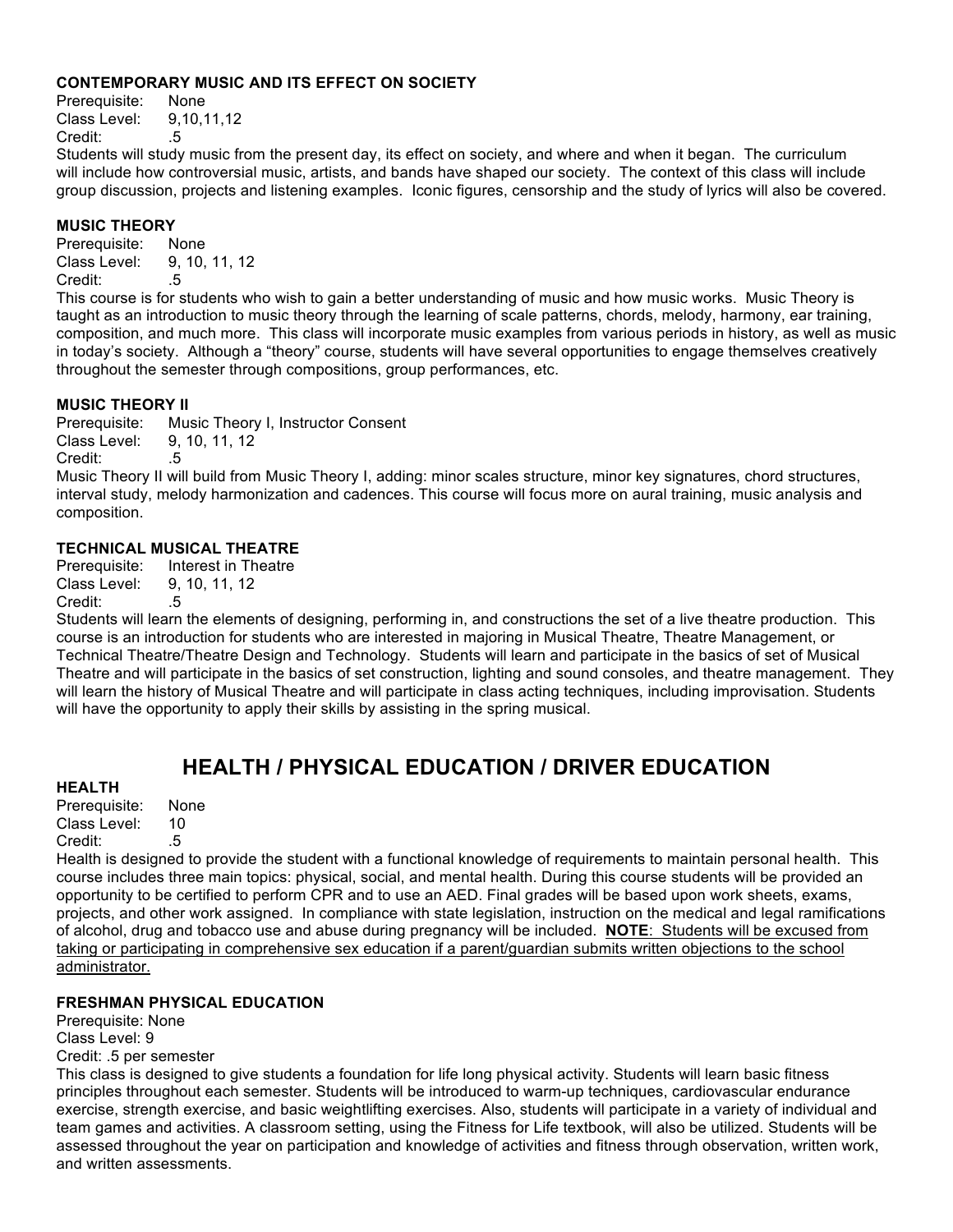# **PHYSICAL EDUCATION**

Prerequisite: Freshman PE Class Level: 10, 11, 12

Credit: .5 per semester

This class is designed to continue building upon the fundamentals learned from the Freshmen PE course. Students will again participate in a variety of individual and team games and activities. This class will also elaborate more on fitness principles and exercises. Students will be assessed throughout the semester on participation and knowledge of activities and fitness through observation, written work and written assessment.

### **OUTDOOR EDUCATION**

Prerequisite: None Class Level: 11, 12 Credit: .5

This course introduces students to outdoor activities. These activities include, but are not limited to, fishing, hiking, team building, geocaching, and fire craft. Students will also be asked to drive/ and or ride to different destinations located within 15-20 minutes of the high school.

### **DRIVER EDUCATION CLASSROOM**

Class Level: 9, 10, 11, 12 - Multi-level with preference to upperclassmen 15 years of age+ Credit: .5 Fee Charged: Behind-the-wheel (BTW) fee is \$200 (payable to WHS) / Illinois Instructional Permit fee is \$20(payable to

the Secretary of State).

Requirement: By state of Illinois requirement, students must have passed at least eight courses during the previous two semesters prior to enrolling in driver's education. **Age-appropriate freshmen may enroll in the classroom portion of driver education in the second semester if they passed all eight classes during semester one.**

Each student will meet the minimum state requirement of 30 hours of classroom instruction. The curriculum is based on decision making and experience which will prepare students to pass all Illinois Secretary of State tests and be aware of the potential hazards in various driving situations. These experiences are taught through a variety of methods which include: lectures, discussion, group learning, guest speakers, research projects, and testing. **Successful completion of the classroom portion is a requirement for graduation.**

The Behind-the-Wheel portion is conducted using a dual control car and encompasses driving in: urban, rural, neighborhood, interstate, and emergency situations. **Each student will receive six hours of driving instruction.** Enrollment in BTW is determined by birthday order, in conjunction with Physical Education classes and availability of schedule changes. **There is no guarantee that a student will complete BTW before his/her 16th Birthday.**

# **ADDITIONAL ELECTIVE ACADEMIC COURSES**

# **PARA-PROFESSIONAL INTERNSHIP**

Prerequisite: Must be in good academic standing

Class Level: 11, 12

Credit: 1 per semester

This course will allow juniors and seniors to find and work as an intern at an approved arranged placement outside of the high school setting. Students will seek a WHS teacher to supervise the internship, and meet with him/her periodically to check in and discuss the course. Interested students should meet with a school counselor to discuss the student's ideas for placement. The Internship course will be graded on a Pass/Fail basis. Students must turn in the Internship form with teacher, supervisor and parent signatures to the Guidance Office, by May 1st for the fall semester, and by October 15th for the spring semester.

# **OFFICE AIDE**

Prerequisite: Recommendation of front office staff

Class Level: 11, 12

Credit: .5 per semester

Students will assist a supervisor with assigned tasks. Students will be graded on a Pass/Fail basis. The four year PE requirement will not be waived to allow a student to be an Aide.

# **LIBRARY/MEDIA SERVICE AIDE**

Prerequisite: "C" average or better, no disciplinary problems, interest in reading and/or audio-visual equipment and computers; permission of instructor

Class Level: 11, 12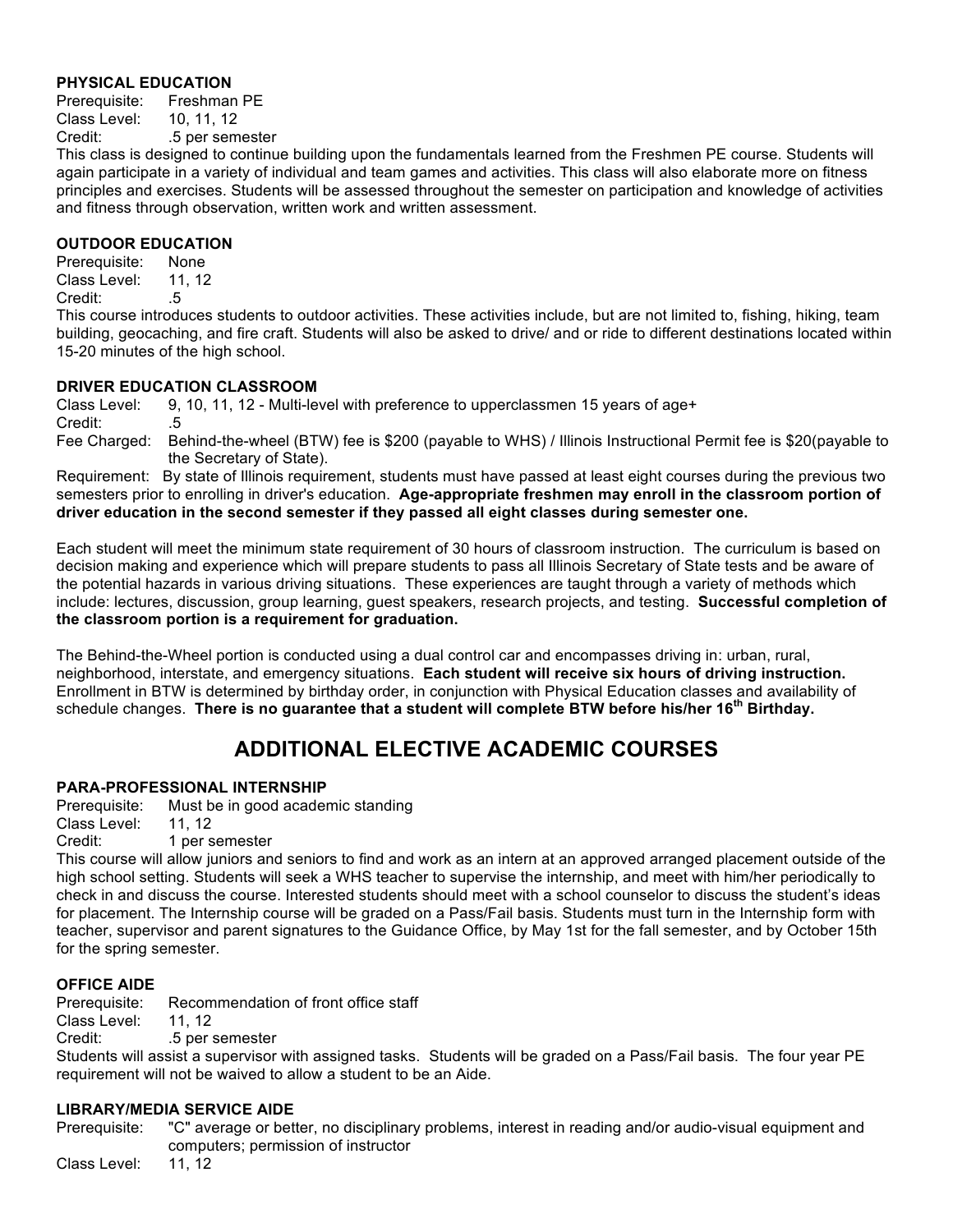Students taking this course will receive training as a library/media assistant. Emphasis will be placed on library routines, including: circulation procedures, processing, distribution of materials and research techniques. Assessment will be based on performance. Students will be graded on a Pass/Fail basis. Students taking this option must take 3.5 years of Physical Education.

# **COLLEGE COURSES AT JJC**

Students must provide their own transportation for JJC classes or take them online. Juniors and seniors who are "ontrack" for graduation credits, will have the opportunity to enroll in JJC courses during the school day. Students will pay all course costs, including book fees, directly to JJC after pre-registering in the WHS Guidance Office. **To receive dual credit, students must take 3 credit hour 100 level class and submit a copy of their official grade report to the WHS Guidance Office. JJC grades for academic classes will be weighted.** 

# **COLLEGE COURSES AT WHS**

WHS students who meet the established course pre-requisites (refer to course descriptions) may also have the opportunity to enroll in dual credit courses being offered at WHS. In addition to several entry-level technology courses which qualify for dual credit, there may also be opportunities to enroll in the following dual credit courses at the high school in place of regular English; English 101, English 102 and Poli Science 101. JJC has attached a \$50.00 fee for all dual credit courses. This assigned fee is significantly less than the price which would be paid for the same college credit earned at a junior college or 4-year institution. Textbook costs are also the responsibility of the student. Students planning to enroll in any dual credit class offered at Wilmington High School (except for Technology classes) must receive satisfactory scores on the COMPASS Test.

Dual credit courses which offer simultaneous high school and college credit for completion are typically recognized by the vast majority of colleges and universities; however, it is always the responsibility of students and their parents to verify that credits earned will be accepted by their college of choice. All grades for college dual credit courses (except for courses offered at WHS within the Technology sequence and WILCO courses) will be weighted.

# **ONLINE TEACHING & LEARNING**

# **Joliet Junior College**

WHS students have the option to pursue virtual learning opportunities through a few different avenues. Numerous dual credit courses in all content areas are offered each year by JJC. An updated list of course offerings (including both in person in Joliet and virtually via the Web) can be found at http://jjc.edu/academics/class-schedule/Pages/default.aspx. To view all JJC online offerings, you should select the: 1. term or semester desired; 2. Course subject (ie. History, Mathematics, etc.); and 3. 'online' option under the Course Type drop-down box. All policies applying to students travelling to JJC for programming will also apply to students enrolling in JJC web-based offerings. Students will pay all course costs directly to JJC; and to receive dual credit – students must submit a copy of their official grade report to the WHS Guidance Office.

# **OpenCourseWare – Independent Study**

WHS students also have the opportunity to pursue individual educational interests for Elective Credit via an Independent Study of OpenCourseWare (OCW) content. OCW is an initiative which helps to make world-class educational opportunities and resources from colleges and universities available free of charge to people throughout the world via the internet. These experiences are not accompanied by official college credit or access to formal certifications; however, OCW does open up many doors for learning and access to very valuable resources in a wide variety of areas of study. Students may request to pursue learning in areas of interest related to current passions or future career aspirations via OpenCourseWare offerings, which are being made available by institutions such as Harvard University, University of Michigan, University of California at Berkley, Stanford University, and many more. All Independent Study requests must be approved by the WHS Principal, and will not be allowable as substitutes for any specific courses which are required for high school graduation. Juniors and Seniors may request to register for an Independent Study as an elective course offering, limited to one per semester. Independent Studies will be graded on a Pass/Fail basis, with specific requirements being agreed upon by the student and the building principal, with the assistance of a cooperating teacher in the appropriate content area whenever possible. Although students will not be assigned to a specific classroom during the period which is set aside for Independent Study, they will be required to be in attendance at WHS during these time periods and will have access to the required technology to assist in completing the approved OCW lessons and activities.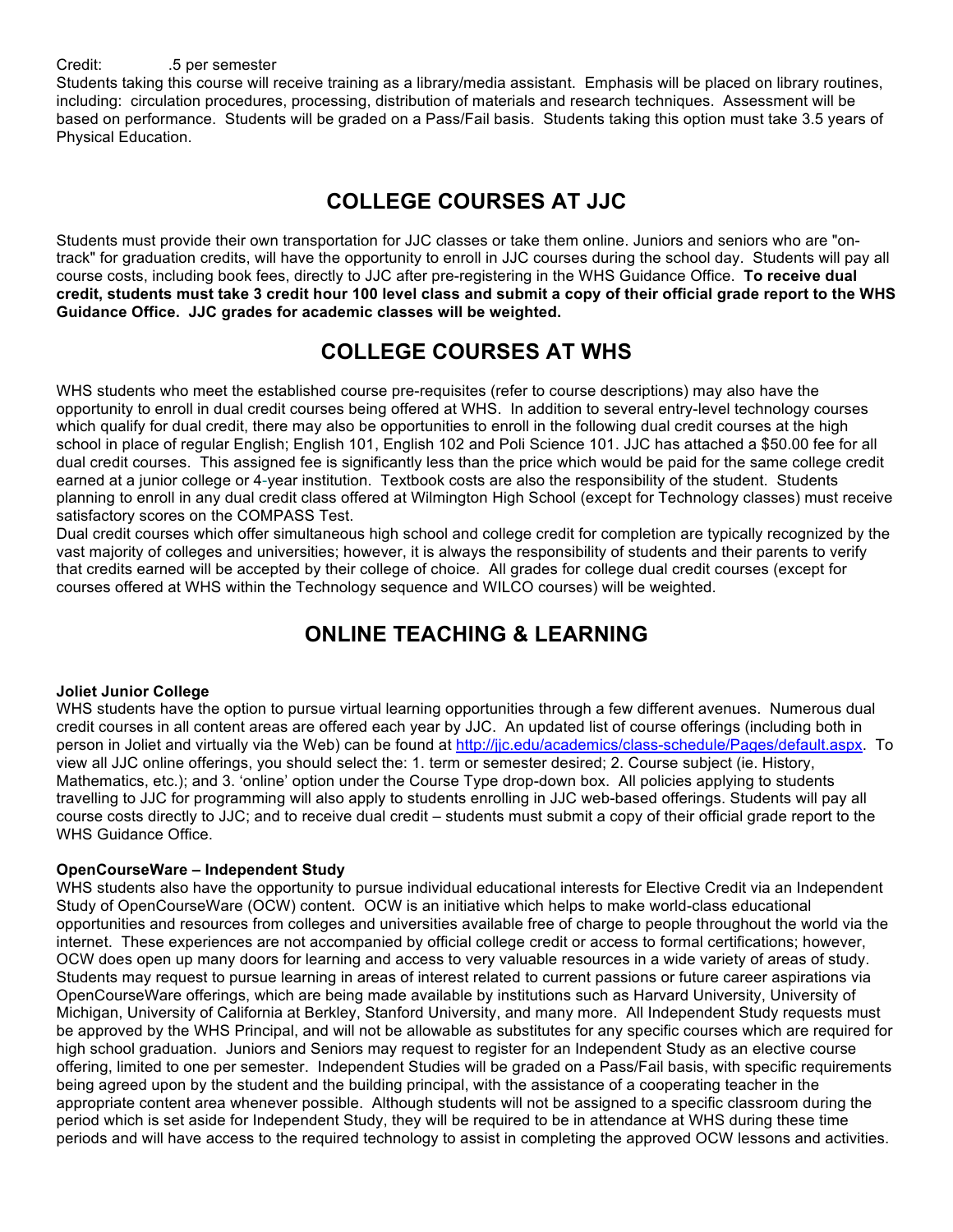# **WILCO AREA CAREER CENTER 2020-2021 COURSE OFFERINGS www.wilco.k12.il.us**

Wilco's programs are designed to offer students career-based courses providing skills required for continuing education and/or employment upon completion. Students attend one of three sessions, and **will be charged a \$100.00 fee for enrollment.** Courses are scheduled at the home school**.** Some programs or levels may not be available each session.

> Session 1 (AIM) 30.50 a.m. - 9:40/50 a.m. Session 2 (course @ Braidwood/Coal City) 9:55 a.m. - 11:55 a.m. Session 3 (other Romeoville courses) 12:26 p.m. - 2:26 p.m.

# **AUTO SERVICE I**

The two year auto service program, taught by ASE certified instructors, is designed to train students for entry-level automotive technician positions and/or preparation for post-secondary programs. Students' knowledge of measurement, estimation, and algebra, along with a technology course would be beneficial. First year students will develop skills in vehicle maintenance and repair including, brakes, steering and suspension, and will also learn the basics of electrical and engine performance (sensors). The curriculum follows the National Automotive Technicians Education Foundation (NATEF) format. This program will prepare students for the Automotive Service Excellence (ASE) certification exams. Students will be required to purchase tools, Wilco work shirt, safety glasses, and nitrile gloves. **Estimated cost of participation is \$50.00**. *Guidance Notes: 70% of time in lab, assignment and test for each area/chapter.*

# **AUTO SERVICE II**

Second year students will continue their training in electrical and engine performance after successful completion of Auto Service I. Students will be completing labs involving diagnosing electrical circuits, sensors, drivability problems, check engine lights, and emission related problems. Upon completion of this two year course, students may earn college credit towards Nashville- Auto Diesel or Joliet Junior College. Students are encouraged to continue their training through an appropriate technical school, college, or university. The curriculum follows the National Automotive Technicians Education Foundation (NATEF) format. This program will prepare students for the Automotive Service Excellence (ASE) certification. Assuming students continue to have their tools, safety glasses, work shirt, and nitrile gloves there will be no additional fees but replacement items will be available if needed. Dual credit may be available through **Joliet Junior College: AS106** (3 credit hours). *Guidance Notes: 70% of time in lab, assignment and test for each area/chapter.*

# **BUSINESS LOGISTICS**

This course is a dual credit course offered in partnership with Joliet Junior College. Specifically, this program emphasizes the essentials of supply chain and operations management, the transportation and distribution process, cargo security compliance, import/export fundamentals as well as the professional business and communication skills required to excel in the field. The course includes a sequence of five classes: **Transportation and Physical Distribution (TWL100/ 3credit hours), Introduction to Supply Chain Management (TWL 110/ 3 credit hours), Introduction to Import/Export (TWL120/ 3 credit hours), and Principles to Operations Management (TWL 130 / 3 credit hours), and Transportation and Cargo Security (TWL 140/ 2 credit hours)** for a total of 14 credit hours. It is open to juniors or seniors; however, to complete the certificate, students must begin the program during their junior year but can take the Business Logistics or Business Management course in either order. Furthermore, students may enroll in a qualifying course concurrently at their home school to meet the additional business course needed to complete the sequence.

# **BUSINESS MANAGEMENT**

Students who complete this course will earn the Customer Service Certificate of Completion from Joliet Junior College. The Customer Service Representative is a vital member within an organization as an initial point of contact for customers as well as a direct link to the sales force. Customer Service Representatives provide information and specialized advice relating to products and services offered, they anticipate customer needs, they process orders and returns, and resolve complaints. This certificate provides a solid foundation in business communication, human relations, and principles for excellence in customer service. Students graduating with this certificate are prepared to enter the customer service field in entry-level positions. **Students will earn dual credit from Joliet Junior College in Principles of Business Communications(BUS111), Customer Service (BUS 110), Human Relations (MGMT102), and Operations Management (SCM 130), totaling 12 college credits.**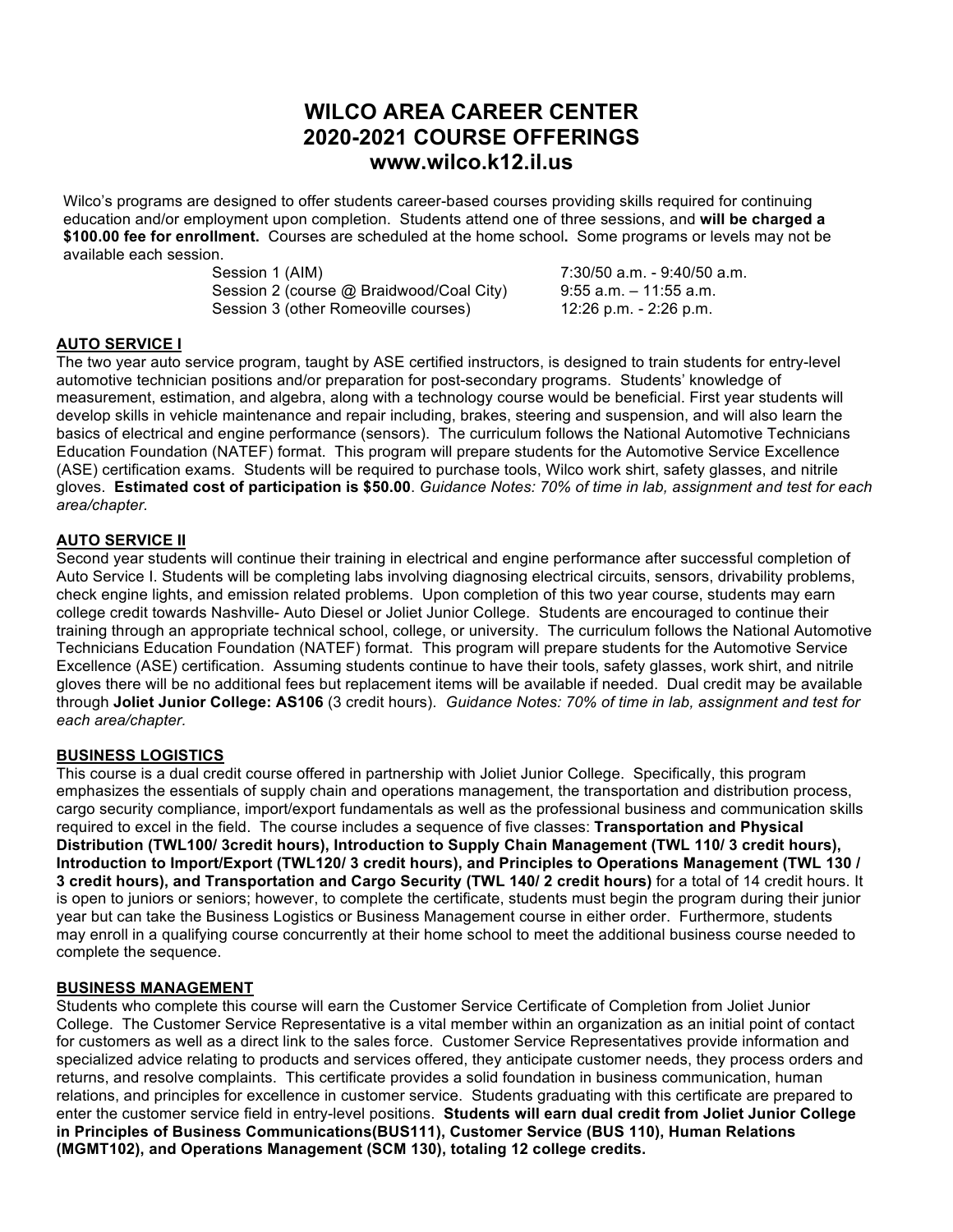### **COMPUTER TECHNOLOGY I**

This one year course is made up of the following components which may allow the student to receive college credits from Joliet Junior College.

 **Computing Information Systems Fundamentals:** A first course for business or computer information systems majors planning to transfer to a four-year institution. A complete introductory study of information systems, computer programming and application software is presented. Course topics include the elements of a business computer system, system analysis and design, computer-to-mainframe systems, and program design and implementation. Also included will be an introduction to the Internet and its uses, computer applications software and BASIC programming. The class meets in a PC-equipped classroom. **JJC Dual Credit**: **CIS122**, 4 credit hours.

 **Data Communications and Networking:** This course discusses the basic concept of Local Area Networking. Topics include networking overview, sharing computer resources, using email, using file servers, protocols, different networking software, how to manage your network, and an introduction to Wilde Area Network. Students in this course are dual enrolled with **Joliet Junior College: CIS145**, 3 credit hours.

 **A+ Guide to Managing and Maintaining Your PC:** This course investigates the hardware components of the personal computer. Heavy emphasis is placed on diagnosing and maintaining the PC. Students will learn to install and replace the major hardware component of the system. The students will learn to work the BIOS/CMOS, as well as what it takes to build a PC. This is the first course in preparation for taking the current A+ exam. Students in this course are dual enrolled with **Joliet Junior College: CIS275**, 4 credit hours. *Guidance Notes: Weekly assignments, projects, and quiz. Heavy reading and lecture format.*

### **CONSTRUCTION**

Students will focus on the knowledge, hands-on skills, and work place skills applicable to construction. Major units of instruction include: personal safety, hand tools, power tools, blue print reading, surveying, construction, landscaping, turf management and business. Construction skills will focus on carpentry: framing, roofing, finishing, and other components of Construction including career readiness skills of teamwork, communication, work ethics, problem solving, and adaptability. Supplemental units may be provided in plumbing, electricity, concrete, block laying, drywall and painting. Careers such as agricultural engineers, carpenter, plumber, electrician, concrete and block layers, finishers, safety specialists, landscape design, turf management, and other related occupations will be examined. *Guidance Note: Recommended that students have earned a "C" or higher in Geometry.*

### **CULINARY ARTS I**

Students have the opportunity to build interest and master essential hands-on culinary techniques and theoretical academics for a career in the Hospitality Industry. The ProStart Program I & II is sponsored by the National Restaurant Association Educational Foundation and is an accelerated curriculum which is followed for Culinary Arts I students (taught in the first year of the program). Coursework topics include, but are not limited to: Foodservice History, Sanitation & Safety; Equipment Usage; Basic & Technological Aspects in Foodservice Preparation; Nutrition; Classical Cooking; Ordering, Purchasing, Receiving & Inventory Controls; Workplace Math & Accounting; Introduction to Lodging & Tourism; Workplace Skills in securing employment and in Customer Relations; Career and Technical Ethics. Students will be directly involved in all aspects of a commercial kitchen operation. Students will participate in at least 10 hours per semester of outside community service (not including field trips), as offered by the instructor. Permitted field trips are offered during and outside of the required class activities and are instrumental to education within the Hospitality Industry. Students will also have an opportunity to use their culinary and leadership skills through participation in FCCLA, ProStart, and/or SkillsUSA student organizations. Additional opportunities are made available for dual college credits, articulated college credits, and scholarship availability with completed coursework requirements. Foods I is recommended for participation in the class. Upon successful completion of this program and *COMPASS placement*, students may earn credit from **Joliet Junior College: CA105 and CA106**, (5 credit hours). **Estimated cost of participation is \$50.00.** *Guidance Notes: 60% of time in lab. Weekly assignments and quiz. Emphasis on mathematics at the Algebra level.* **Certifications may include:** State of Illinois sanitation certification, Illinois Restaurant and the National Restaurant Associations' certifications, and ServSafe manager sanitation certification.

# **CULINARY ARTS II: Hospitality Careers and Event Planning**

This course is designed to help students develop outstanding customer service skills. Students will learn how to interact with customers, resolve conflicts, understand the importance of customer satisfaction/retention, actively participate as a member of a team, and develop time management skills. In addition, students will develop the skills needed to become successful event managers. Students will learn how to design, plan, market, and stage an event. Field trips to various restaurants and event centers will be utilized to reinforce concepts. Staffing, risk management, event evaluation, legal and financial concerns will also be addressed. Students must have successfully completed Culinary Arts I at Wilco or Foods I and II at their home school to participate. **JJC dual credit pending: Hosp 110 and Hosp 148** (6 credits hours) *Guidance Notes: 60% of time in lab. Weekly assignments and quiz. Emphasis on mathematics at the Algebra level.*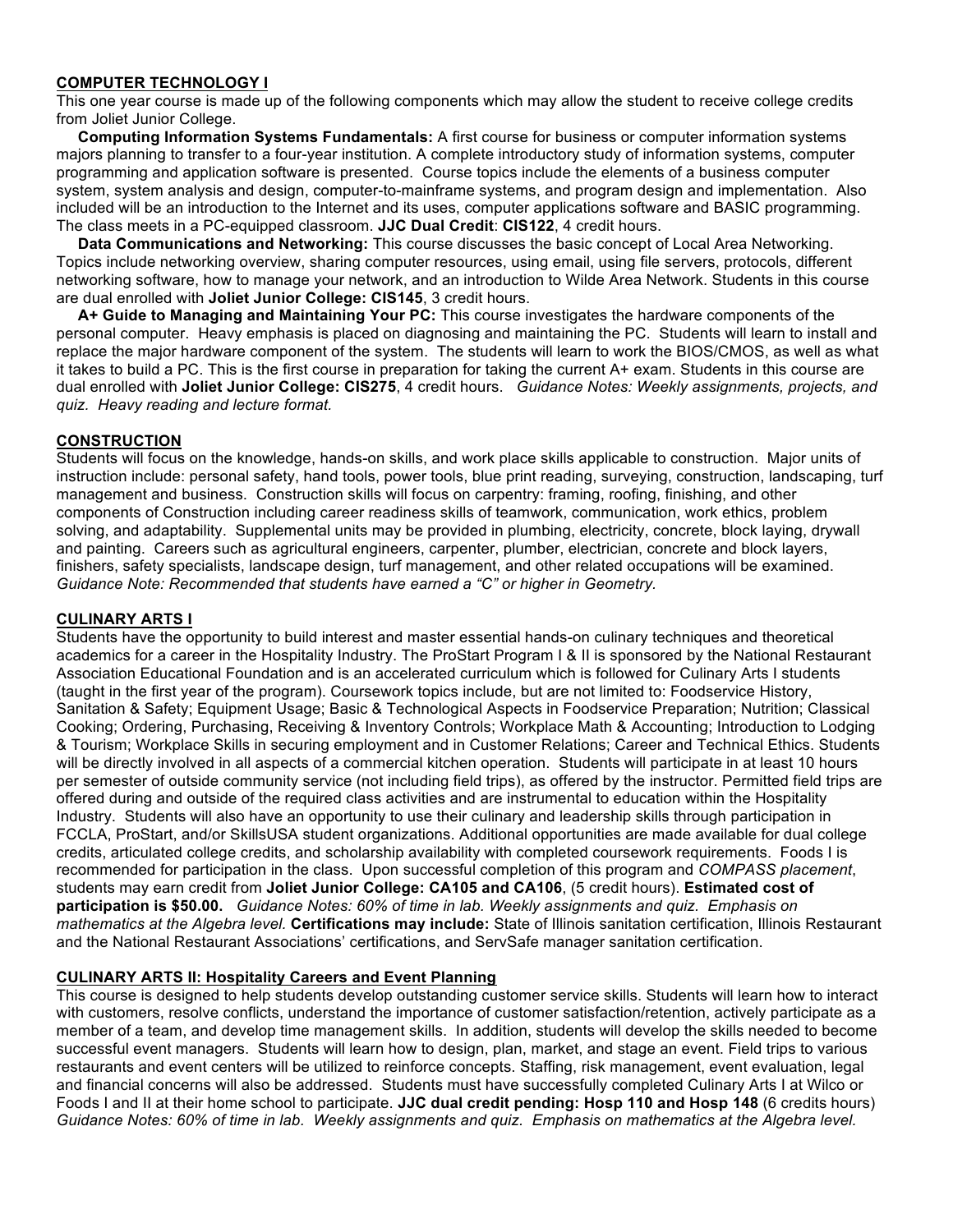### **EMERGENCY MEDICAL SERVICES**

Students who enroll in the emergency medical technician program must have successfully completed the first year of **Fire Science or Introduction to Health Professions** with an 80%/B or better or have completed three years of science with a 'B' or better. The year will focus on preparing students for the multiple career areas related to the Fire Service/Health Care fields. Students will focus on the care, handling, and extrication of the critically ill and injured. Topics will include airway management, patient assessment, vital signs, cardiopulmonary resuscitation, lifting and moving patients, documentation, communication, pharmacology and cardiac emergencies. A heavy emphasis will be put on medical terminology. The EMT-B programs requires students spend sixteen hours off-campus in a hospital emergency room and twenty-four hours of ambulance ride-time in addition to the classroom. Students who successfully complete the course may take the EMT-Basic exam. Dual Credit available through **College of DuPage** with compliance with department requirements including COMPASS placement or an ACT composite of 20: **FIRE2271**, 10 credit hours. **Estimated cost of participation is \$100 plus \$20 for the State Exam.** *Guidance Notes: 30% of time in lab. Heavy emphasis on medical terminology and human anatomy.* **Certifications may include**: American Heart Association Health Care Provider CPR and EMT-B License

# **FIRE SCIENCE**

Fire Science will follow the curriculum set forth by the State of Illinois Fire Marshall's Office, the Illinois Department of Health, and the Department of Transportation. Students will learn through classroom and guided activities the essentials of firefighting which will include: fire chemistry, building construction, wearing personal protective clothing, identifying ropes, tying knots, using fire extinguishers, performing forcible entry, carrying and raising ladders, operating self-contained breathing apparatus, and auto extrication. Students will learn how to employ search and rescue techniques with ventilation tools and practice hose evolutions on an operating engine, all in a safe environment. Students will learn about equipment and assessment used to stabilize victims before the arrival of an ambulance. Dual credit available through the **College of DuPage and JJC: FIRE1100, and 2283/FIRE 101 and EMS 101**, 7 credit hours. **Certifications may include**: First Responder and American Heart Association Health Care Provider CPR **Expected cost of participation is \$75.00.** *Guidance Notes: 50% of time in lab. Emphasis on physical fitness, reading comprehension and basic math.*

### **GAME DESIGN**

This course introduces students to game design, theory, and game programming. Topics will include analyzing game genres, gameplay, artificial intelligence, storytelling, level design, and play testing. Students will design and write a simple game and design document, much like what is used in the profession. In addition, an introduction to computer programming in the BASIC language will teach students problem analysis, program design and programming in QBASIC language. Students will use a PC-based programming environment. In second semester, students will be introduced to the development of computer and video games. Students will learn how to design and implement 2D games using game engines. Dual credit may be available through **JJC: GAME 200** (3 credit hours).

### **INTRODUCTION TO HEALTH PROFESSIONS (may be offered at Braidwood High School dependent on enrollment)**

This course is an overview of the health care industry, including medical ethics and law, trends in health care, and exploration of career options. It includes an introduction to medical terminology, anatomy and physiology, vital sign measurement, math for conversions, standard precautions training, basic cardiac life support skills and first aid. The goal of the course is to assist students in making an informed choice about health care occupations and learn basic skills related to all facets of the health care industry. Dual credit available through the **College of DuPage: Health Sciences 1100 and 1110** (5 credit hours). **Certification may include**: American Heart Association Health Care Provider CPR. Course may be offered at Braidwood, dependent on enrollment.

# **LANDSCAPING AND TURF GRASS MANAGEMENT**

This course focuses on the landscape, nursery, and turf segments of the horticulture industry. Units of student instruction include identifying landscape plants, designing landscape plans for the Wilco Disc Golf course, hardscape construction techniques, and installing landscape plants. Also included are nursery production, turfgrass production, and maintenance of existing landscapes. Agribusiness units will cover calculating prices for work, managing a horticulture business, advertising, and sales. Improving computer and workplace skills will be a focus. Participation in FFA student organization activities and Supervised Agricultural Experience (SAE) projects is an integral course component for leadership development, career exploration and reinforcement of academic concepts.

### **MEDICAL ASSISTING**

The Medical Assisting program is designed for **seniors** to prepare students for a career as member of a multidisciplinary health care team within an outpatient care setting. Students develop the skills necessary to perform entry-level administrative and clinical procedures. Students will learn patient care techniques and functional anatomy and physiology with medical terminology along with some diagnostic and specialty procedures. The position of an MA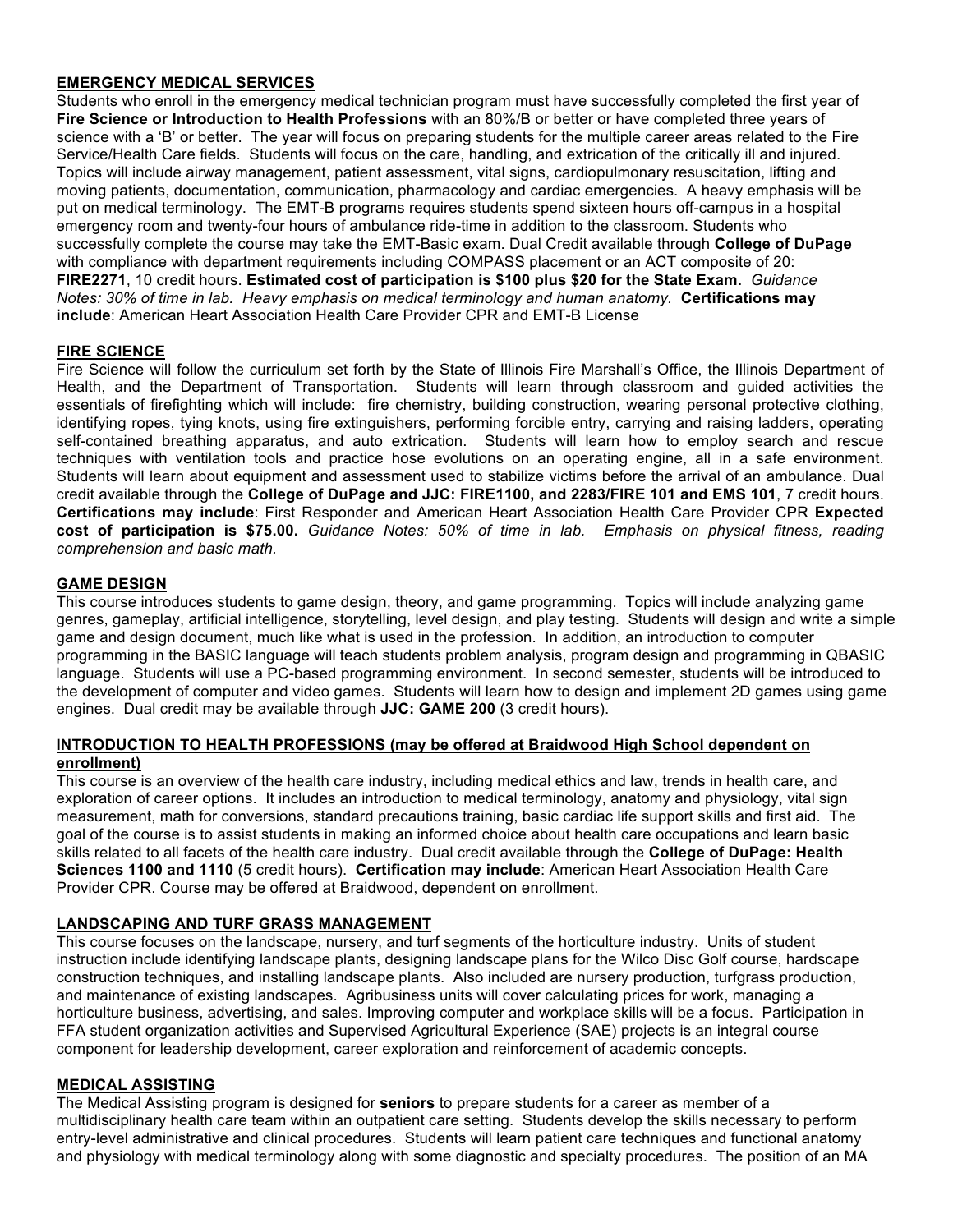in the workplace focuses on the medical care of the patient, as well as the administrative work which differs from a CNA as a CNA tends to take the role of caregiver to patients as well as help patients with medical needs. CNA's often serve patients who need long term care and in need of help with basic hygiene maintenance. A CNA will also tend to all bedside care of the elderly and can work in hospitals and nursing homes. MA's will administer injections, medications, and take the patient's health information. MA's will often perform office tasks as well as medical. They may gather patient's information as they check in to be seen, and collect all insurance information from the patient. **Dual credit pending with Joliet Junior College.** Certification may include: American Heart Association Health Care Provider CPR.

### **VETERINARY ASSISTANT I**

Students learn animal science and the care of animals, including the fundamentals of companion animal species and breeds, behavior and training, animal anatomy and physiology, nutrition, and safety. This course will develop students' understanding of animal reproduction, animal ethics and welfare issues, animal health, veterinary medicine, veterinary office practices, and animal services to humans. Students develop basic skills and techniques for assisting the veterinarian/technician in the following areas: handling large and small animals, grooming animals/caring for coats, feeding animals, and maintaining equipment and facilities. Career exploration will focus on veterinarian, veterinary lab technicians, office lab assistant small animal production, research lab assistant, and animal nutrition lab technician. Since FFA and Supervised Agricultural Experience Programs (SAEPs) are integral components of this course, students are required to maintain SAEP's, and be a member of the FFA while participating in activities for the FFA organization. Students will be encouraged to volunteer at local veterinary offices and/or animal shelters. **Dual credit available through Joliet Junior College: ACRI 119 (3 credit hours). There is a student fee of \$30 for this course.**

### **VETERINARY ASSISTANT II**

Students expand their knowledge of animal science and the care of animals, including animal structure and function, microbes and disease prevention. Parasitology, and genetics and breeding. Students develop more advanced skills and techniques for assisting the veterinarian/technician in the following areas: performing first aid and surgery, applying aseptic =techniques. Performing technical functions, pharmacology, administering medication, handling death and dying, and performing office functions. On-the-job clinical instruction coordinated by the instructor at veterinary office or animal clinic is a required portion of the course. 200 hours must be completed as part of the program. Students must have their own transportation. Membership in FFA is encouraged at a cost \$20.

### **WELDING AND FABRICATION I**

The students will learn to perform welds using all positions. The students' ability to operate, adjust, and safely control power sources and gas equipment is essential. Students will learn how to braze weld, gas weld, shielded metal arc weld, mig weld, gas cutting, and plasma arc cutting. Blueprint reading and the use of weld symbols are also stressed. Students will learn to be a combination welder and work toward certification. Upon completion of this course a student may earn college credits through Joliet Junior College. Students are required to purchase necessary tools and safety clothing**. Estimated cost of participation is \$90.00**. Proficiency credit may be available through **Joliet Junior College: WLDG 101, and WLDG 110**, (6 credit hours). *Guidance Notes: 70% of time in lab. Weekly assignments and quiz.* 

### **WELDING AND FABRICATION II**

This course will emphasize development of advanced skills in metal arc welding, brazing, and flame-cutting. Instruction will include safety practices, properties of metals, electrical principles, and advanced welding methods and equipment. Students will utilizing MIG, TIG, and semi-automatic equipment to complete their various projects and activities. The development of employability skills, as well as transition skills, and vocational ethics, will be included in the course. Proficiency credit may be available through **Joliet Junior College: WLDG 120**, (3 credit hours). *Guidance Notes: 70% of time in lab. Weekly assignments and quiz.* 

 $\_$  , and the state of the state of the state of the state of the state of the state of the state of the state of the state of the state of the state of the state of the state of the state of the state of the state of the

# **The following courses are offered at "other" locations (transportation not provided):**

### **ACE: ARCHITECTURE, CONSTRUCTION MANAGEMENT, AND ENGINEERING- SENIORS must provide their own transportation to JJC**

The ACE program is designed to provide seniors with a broad overview of the skills and knowledge necessary to pursue an exciting career in the architecture/construction/ engineering field. Through relevant and challenging college courses, the student will receive a solid foundation in the introductory and fundamental coursework in the professional tracks of the building industry. The ACE program had been designed for those students interested in the built environment and who are considering career pathways in the field of architecture, engineering or construction management. With 12 hours of college credit to be earned, the student will explore each discipline and can apply those credits to the track best suited to their interest for further study. **Students will need their own transportation to and from class at Joliet Junior College Main Campus. Application to the program is required.** They will be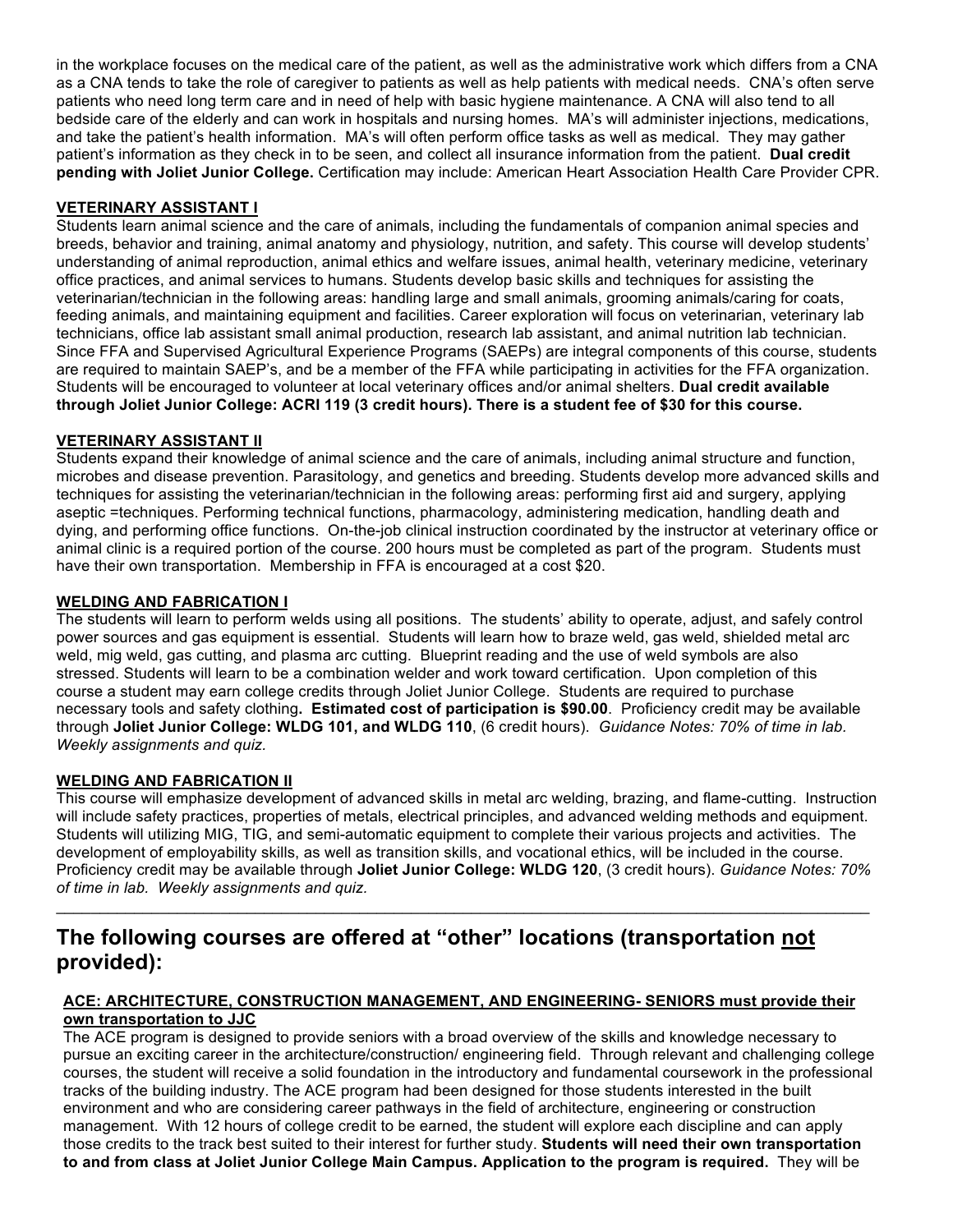dual enrolled earning high school and college credit for **ARCH 100, CM 100, EGR 105/AEC 299, AEC 106, OPS 111, and SET 100**, a total of 12 credit hours. *Guidance Note: Recommended that students have earned a 'C' or higher in all mathematics courses and have achieved senior status.*

# **AIM: ADVANCED INTEGRATED MANUFACTURING (1st session - SENIORS must provide their own transportation to JJC)**

This senior only program is offered in partnership with **Joliet Junior College** and will be held at Main Campus on Hoboult Rd, Joliet, IL. Students will participate in four separate college courses building skills and awareness in heating, ventilation, and air conditioning, industrial maintenance, basic wiring/circuit design, and industrial fluid power. Students will learn about OSHA safety programs, maintenance physics, hand and power tools, precision measuring, technical diagrams and assembly prints, fastening devices, lubrication, basic pump operation, and basic pipefitting procedures. Students will study the principles of hydraulics and pneumatics as applied to the basic theory of fluids and typical industrial circuits. Students will build fluid power circuits as applied to industrial applications. Next, the fundamentals of electrical and electronic circuits, including the calculation and measurement of voltage, current, resistance and power will be instructed with emphasis placed on safe meter usage, print reading and exposure to a variety of electrical technologies currently used in industry. Topics include: introductory residential wiring, operation of AC motors, industrial solid-state devices, variable frequency drives, industrial controls, and single-phase/three-phase power distribution along with skills necessary to safely use electronic test equipment on low- and high-voltage components, the course will introduce students to the installation, service, troubleshooting, and repairs on various types of electrical controls, circuits and components. **Students will need their own transportation to and from class. Students must submit an application to the Technical Department at Joliet Junior College. Application to the program is required. Students will be dual enrolled earning high school and college credit: IMT101, IMT121, EEAS111, and EEAS101, (**14 credits)**.** *Guidance Notes: Solid math skills needed with record of good attendance and behavior.*

# **AVIATION MECHANICS This is a Early Bird Class from 7:30-9:30 am.**

This **senior** only course is offered in partnership with Lewis University. Students will participate in a blended learning environment: completing classroom assignments online at Wilco Area Career Center and lab assignments at Lewis University. Fall Semester students will take **AVMT-10600 Aviation Fundamentals** (4 credit hours) where students will learn about aerodynamics, aircraft design, stability, control, Federal Aviation Administration regulations and publications, weight and balance and ground handling of aircraft. 90 contact hours (60 lecture/30 lab). Meets requirements of 14 CFR 147. Spring Semester Students will take **AVMT-11000 Aircraft Structures I** (4 credit hours) where the focus of the course will be riveting and sheet metal repair, including aluminum, forming and layout and oxyacetylene welding operation. Corrosion and corrosion control are also studies. 180 contact hours (60 lecture/120 lab). Meets requirements of 14CFR 147. Students selected for enrollment in college-level courses must have appropriate academic qualifications which include: minimum 3.0 GPA, Algebra I and II with a grade of C or higher, Physics with a grade of C or higher, and a high level of motivation, and adequate time to devote to studying a collegelevel course.

# **HEAVY EQUIPMENT TECHNOLOGY (SENIORS must provide their own transportation to Local 150)**

The heavy equipment technology program is designed to train students for careers as heavy equipment mechanics and is a senior only program. Heavy equipment includes: cranes, bulldozers, frontend loaders, rollers, backhoes, and hoists. Emphasis will be on the fundamentals as it relates to diesel engines and fuel systems used in heavy equipment. The program will introduce students to units of measurement, electron theory, wiring diagrams, schematics and symbols, basic principles of hydraulics, basic engine components, intake and exhausts systems, introduction of welding and power train functions. This off-campus class is available through an application process only. Students must be willing to participate in drug testing and meet attendance, behavior, and grade requirements. The class will be located at ASIP-Local 150 in Wilmington. **Students must provide their own transportation daily to the Wilmington site and apply through Wilco and be interviewed.** Students must have steel toed boots and purchase program shirts at an estimated cost of \$45.00.

# **COSMETOLOGY (students must provide their own transportation to Franklin Cosmetology School in Morris)**

This off-campus course is open to students to attend a state-approved school of beauty culture. The professional school will provide the facility, instruction, and clinical training as prescribed by the Illinois Department of Public Health. **There is a substantial student fee for this course ranging from \$1,800 to \$7,500,** which varies by cosmetology school and is subject to change. **Students provide their own transportation**. Registration needs to be done by first year students in early January through a separate application process found online at www.wilco.k12.il.us. Students may select from four schools in Will/Grundy Counties: Professional Choice in Joliet, Franklin Institute in Morris, Champions Beauty and Barber University in Crest Hill, and Lemont Nail Inn and School of Cosmetology in Lemont. Professional Choice limits participation to seniors which start the program in July before their senior year. Cost and attendance times and dates vary per location. Please contact Wilco or the cosmetology school for more information. *Guidance Notes: Clinical assignments, workbook assignments, and task signoffs.* Emphasis on chemical reactions and human anatomy.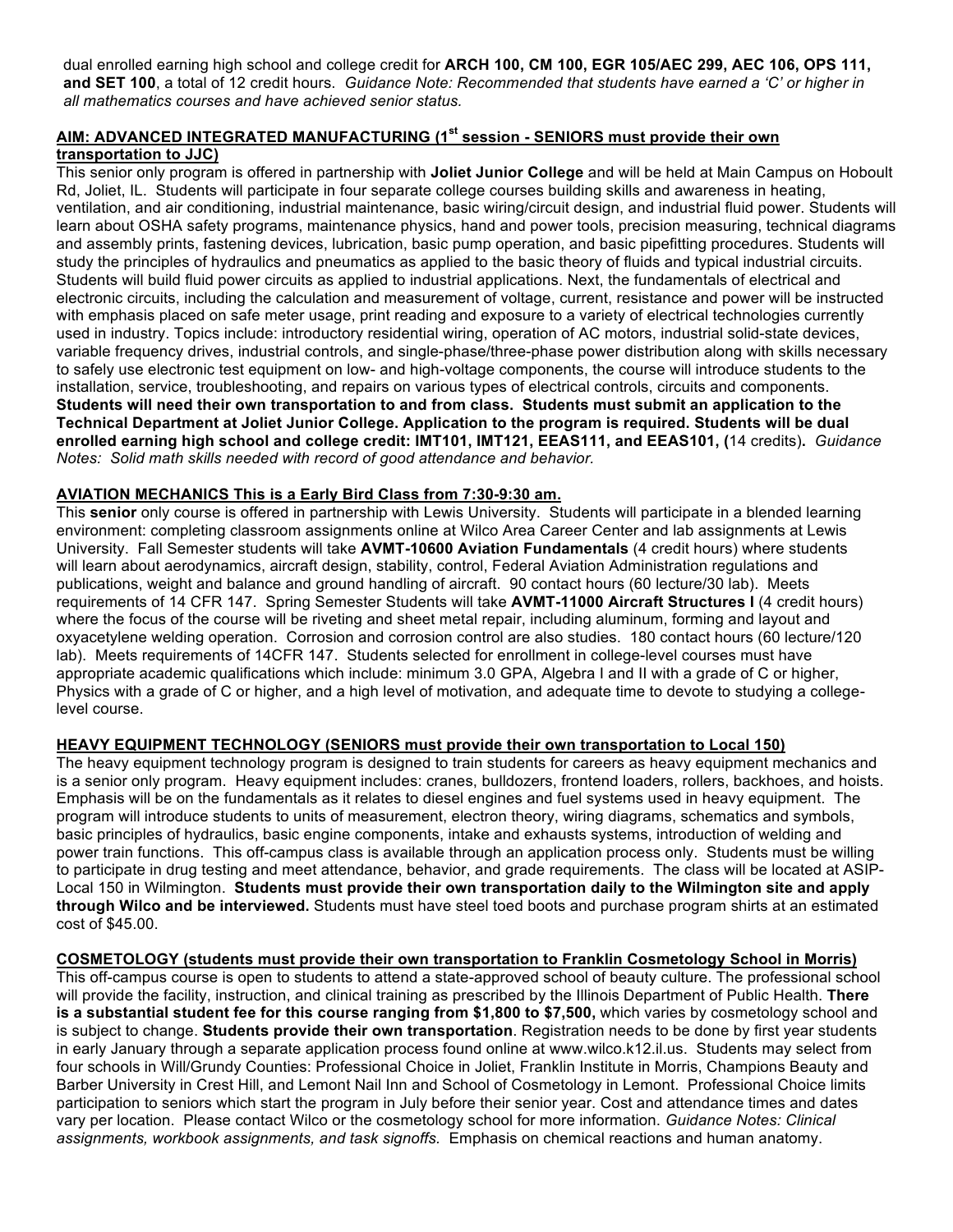**Certifications**: Program completion allows students to sit for the Illinois Department of Public Health Cosmetology license.

**\_\_\_\_\_\_\_\_\_\_\_\_\_\_\_\_\_\_\_\_\_\_\_\_\_\_\_\_\_\_\_\_\_\_\_\_\_\_\_\_\_\_\_\_\_\_\_\_\_\_\_\_\_\_\_\_\_\_\_\_\_\_\_\_\_\_\_\_\_\_\_\_\_\_\_\_\_\_**

# **The following courses are offered in Braidwood (transportation MAY be provided dependent on enrollment):**

### **CERTIFIED NURSING ASSISTANT (this class is offered at Reed Custer High School)**

The Certified Nursing Assistant program is a **junior/senior** program structured to prepare the student for employment as a Certified Nurse Assistant. The curriculum includes all standards and procedures contained in the Illinois Department of Public Health Certified Nurse Aide Instruction Model. The State Nurse Aide Examination can be taken through this course with the completion of 40 hours of on-site clinical experience at a local nursing facility, included in the class structure if student has a social security number. **Students must have transportation to the clinical site, a physical, and TB test before September 15th. Before beginning the clinical experience, students must undergo a Health Care Worker criminal background check.** Throughout the semester, students must maintain an 80% to remain eligible for Joliet Junior College credit and Illinois Department of Public Health Certified Nurse Aide Exam. Many medical related college programs require clinical hours or specifically CNA certification before being admitted to the program. Upon completion of this course, students may choose to continue their education in preparation for any of a number of careers in the health care field i.e.; Registered Nurse, Physical Therapist, Respiratory Therapist, Ultrasound Technician, etc. Students are required to wear appropriate clothing at clinical site. Student may receive **Joliet Junior College credit for NA101**, 6 credit hours**. Estimated cost of participation is \$100 with an additional \$65 for the State CNA exam in the spring.** Guidance Notes: 30% of time in lab. Daily assignments and weekly tests. Emphasis on human anatomy. **Certifications may include:** American Heart Association Health Care Provider CPR and Certified Nursing Assistant License

# **The following courses are offered in Coal City through GAVC (transportation MAY be provided dependent upon enrollment numbers):**

**\_\_\_\_\_\_\_\_\_\_\_\_\_\_\_\_\_\_\_\_\_\_\_\_\_\_\_\_\_\_\_\_\_\_\_\_\_\_\_\_\_\_\_\_\_\_\_\_\_\_\_\_\_\_\_\_\_\_\_\_\_\_\_\_\_\_\_\_\_\_\_\_\_\_\_\_\_\_**

GAVC's programs are designed to offer students career-based courses providing skills required for employment upon completion. **There will be a \$100.00 enrollment fee attached to GAVC courses.**

# **AGRICULTURE SCIENCE I (this class is offered at Coal City High School)**

In the Agriculture I class students will dive into the purpose, management, health and physiology of animals such as fish/marine life, chickens, cattle, pigs, goats, sheep, cats and dogs. Students will have opportunities to handle each animal, learn how to train them and keep some in the classroom/at the school farm as projects for the year. These projects will be treated as businesses, where students will make managerial decisions on the production and marketing of the products. Along with learning how to train and care for animas students will learn about the scientific and technological side of modern agriculture as it pertains to crops and animals. Students will also become more informed on the meat production, processing and marketing by studying food law during the semester. In the spring, students will maintain their animal projects as well as explore plant science concepts. Agriculture is incorporating more science and technology therefore, student will gain insight or these new concepts while applying them to traditional production methods. Students will be involved with the planting and harvesting of the plot.

# **AGRICULTURE SCIENCE II (this class is offered at Coal City High School)**

In the Agriculture Science II class, students will continue and extend their SAE projects developed they in Ag Science I. Students will be required to keep a record book on their project. They will also be responsible for furthering their research and creating a more challenging project during this class. Students will study Agriculture Business and its many areas of focus including greenhouse management, floral design, veterinarian technology, and biological sciences.

# **CRIMINAL JUSTICE/LAW ENFORCEMENT I (this class is offered at Coal City High School)**

Students will be educated in a wide range of criminal justice topics such as law enforcement, corrections, parole, probation, court system, security management, current legal issues, terrorism, as well as other related areas of our criminal justice system. The purpose of the course is to provide students with basic information to understand our criminal justice system and/or to pursue a career in the criminal justice field, both public and private. This program is a blend between traditional teaching methods and strategies, as well as hands-on/skill related activities. Local criminal justice professionals give specialized presentations and field trips are taken to local criminal justice facilities.

# **CRIMINAL JUSTICE/LAW ENFORCEMENT II (this class is offered at Coal City High School)**

Prerequisite: Successful completion of Criminal Justice I with a "C" or better. Criminal Justice II will continue to reinforce and enhance the knowledge and skills learned from Criminal Justice I. In addition, Criminal Law, White Collar Crime, and